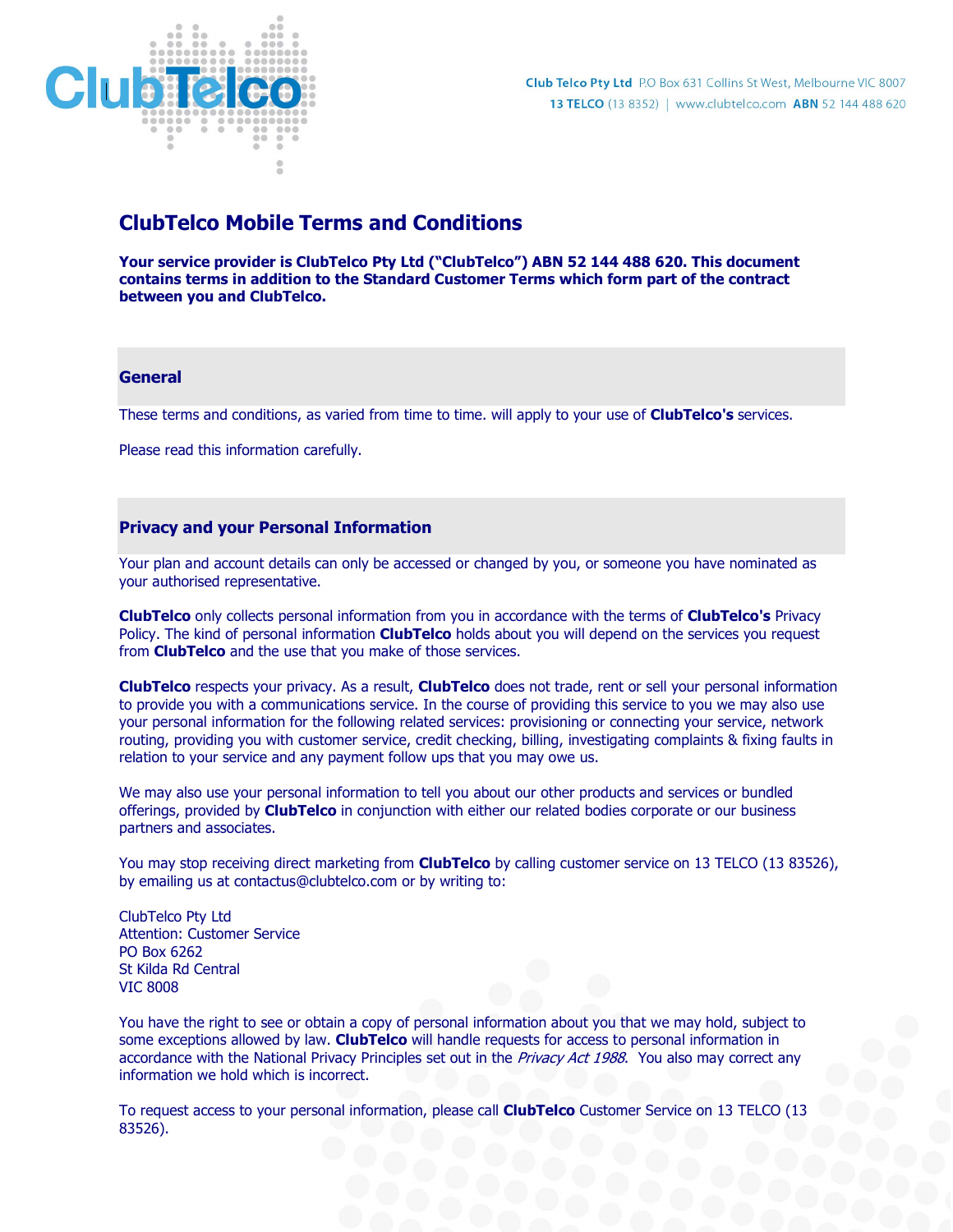You can access ClubTelco's Privacy Policy in full by visiting www.clubtelco.com or you can receive a hard copy by calling Customer Service on 13 TELCO (13 83526) or by writing to the address set out above.

### Exchange of Information with Credit Providers

You agree that **ClubTelco** may exchange information with those credit providers named in your mobile plan's application, or named in a consumer credit report issued by a credit reporting agency for the following purposes:

- 1. To assess an application for credit
- 2. To notify other credit providers of a default by you
- 3. To exchange information with other credit providers as to the status of this account where you are in default with other credit providers
- 4. To assess your credit worthiness
- 5. To provide information to you about other goods or services which we or any of our Related Bodies Corporate, or any of our partners and associates or the partners and associates of suppliers (such as telecommunication entities, providers of products or services which are related to the Services, media entities, event organisers, equipment suppliers and the suppliers of any other product or service with whom we have engaged in a joint initiative) may offer to you.

### Fair Use Policy

The aim of this policy is to ensure that we are able to provide quality mobile services to all our customers and that no customers are disadvantaged by the behaviour of others. We may suspend your access to services without notice where we deem your use to be unreasonable.

In addition, where we consider your use of a free time or flat charge offer is unreasonable, then we may:

- immediately refuse access to these offers, or
- immediately disconnect or suspend any existing mobile service

We currently consider 'excessive' use to be usage of more than:

- 2,000 minutes free or flat charge per month per mobile phone (SIM card); or
- 120 minutes of continuous talk time (per call); or
- 500 SMS text messages send per month (per Service); or
- 500 MMS messages sent per month (per Service); or
- 300 MMS video messages requested per month (per Service); or
- 20 hours of WAP CDS per month (per Service); or
- 1 GB downloaded, per month (per Service).

**ClubTelco** reserves the right to review or amend this policy from time to time.

### Mobile Service Usage

You are wholly responsible for the security and use of your mobile telephone and indemnify us against all claims which may arise through your use of **ClubTelco's** service or through any unauthorised use of your service which may occur.

In the event that your use of a phone interferes with **ClubTelco's** services, you must do whatever we ask to avoid that interference.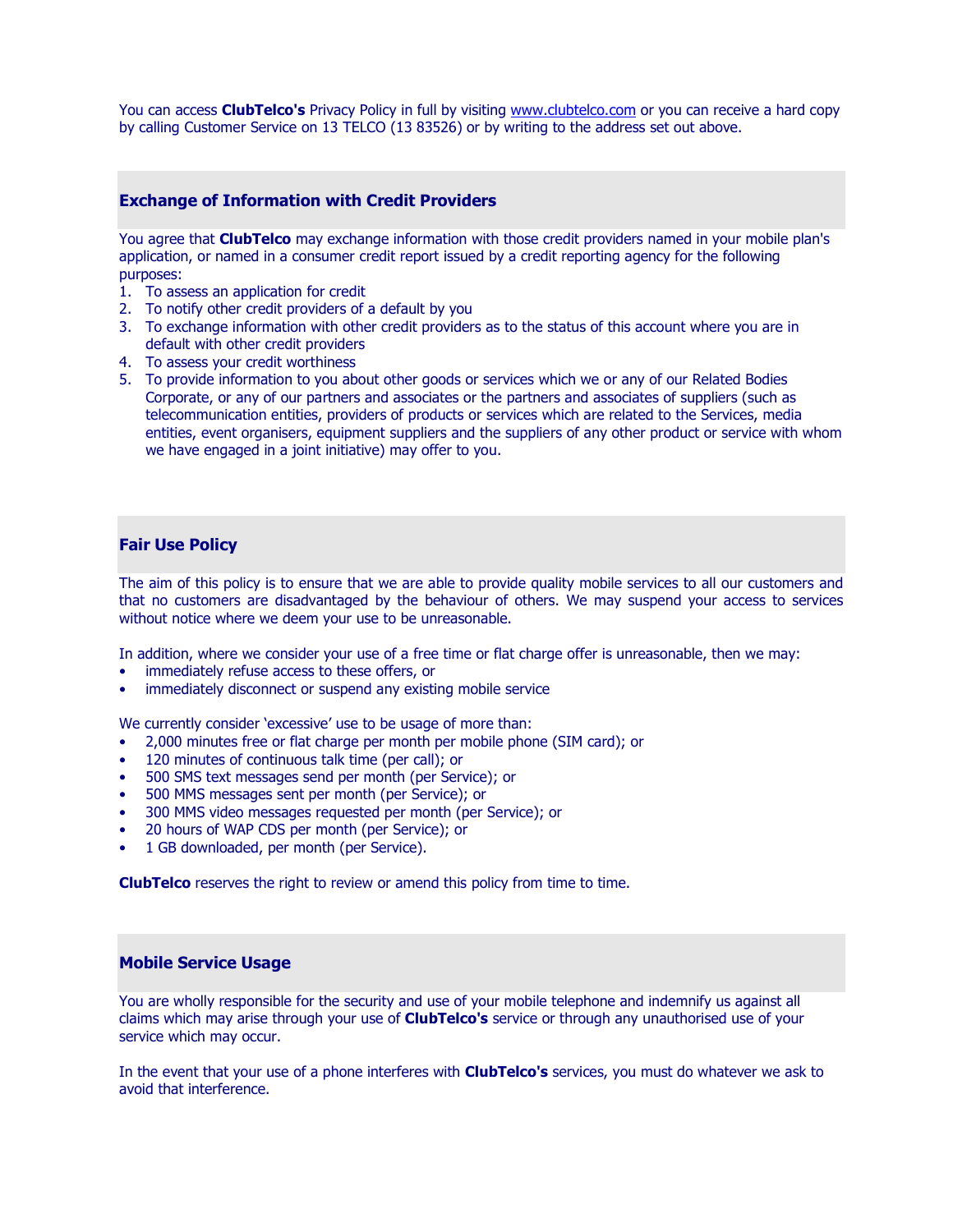## Charges and Billing

Depending on the mobile plan you have selected, **ClubTelco** has the right to charge you for:

- minimum monthly access fees;
- calling or other usage fees which are in addition to any monthly calling credit you may receive through your mobile plan;
- connection, disconnection or reconnection fees, if relevant; and
- any other fees associated with the services you receive from **ClubTelco**.

You will be billed for monthly charges (such as access fees) in advance, with other fees billed in arrears.

Your bill may show you the various ways in which you are able to make payment to **ClubTelco**.

Bills and notices will be sent to the address you have nominated as your billing address. If you do not keep ClubTelco informed of your current address, you may not receive important information from ClubTelco, including any changes to these terms and conditions which we may notify to you.

### Rules on Porting your Mobile Number to ClubTelco

- By porting your mobile service number (MSN) to **ClubTelco** from another provider, the service associated with that telephone number will be disconnected from your existing service provider's network and may result in finalisation of the account for that service
- You give up all previous contractual rights with your current telephone service provider (e.g. value included, other services provided)
- Certain functions and facilities provided by the current telephone service provider may not be available from your new **ClubTelco** service
- By porting your MSN to **ClubTelco** from another provider, you remain liable for any charges and fees incurred as a result of churn (contract termination fee etc.)
- You must not deactivate your existing service when porting. Telephone numbers can only be transferred while active.
- You can only withdraw your authority to port your telephone number (s) before the Electronic Cutover Advice is sent by **ClubTelco** to your current Service Provider, which will be on or after the preferred cutover date specified on your application.
- **ClubTelco** does not quarantee that it can port your telephone number(s) from your current Service Provider. Your current Service Provider may reject this port request if the information you provide is incorrect or does not match the data held by them. In this case you authorise **ClubTelco** to correct the information and resubmit the request to port your telephone number to **ClubTelco** or dispute the rejection by your current Service Provider. A port request may also be rejected for other reasons as stated in the LNP Industry Code.
- **ClubTelco** does not warrant that the MSN will be transferred within any specified timeframe. Porting Hours of Operation are 8am to 5pm AEST/AEDST Monday to Friday, excluding National Public Holidays. Cutover can only be initiated at least 3 business days after the port Notification Advice is sent by ClubTelco to your current Service Provider. If a port request is rejected and needs to be resubmitted, cutover cannot take place for at least another 3 business days after the request is resubmitted.
- In the event of a port, withdrawal or reversal, **ClubTelco** is not responsible for any period of outage.
- To the extent permitted by law **ClubTelco** is not liable to you or any person claiming through you for damage, loss, costs or expenses or other liability in contract, tort or otherwise direct or indirect, for or in relation to porting your MSN
- You may have outstanding contractual obligations and costs owed to your current Service Provider. ClubTelco is not liable for any such costs.
- Only your MSN will be transferred to **ClubTelco**. This may result in the loss of any Value Added Services that are associated with the service provided by your existing Service Provider
- If you wish to port your telephone number(s) from **ClubTelco** to another Service Provider, then you must contact the other Provider.
- **ClubTelco** reserves the right to charge a fee for porting your telephone number to or from **ClubTelco**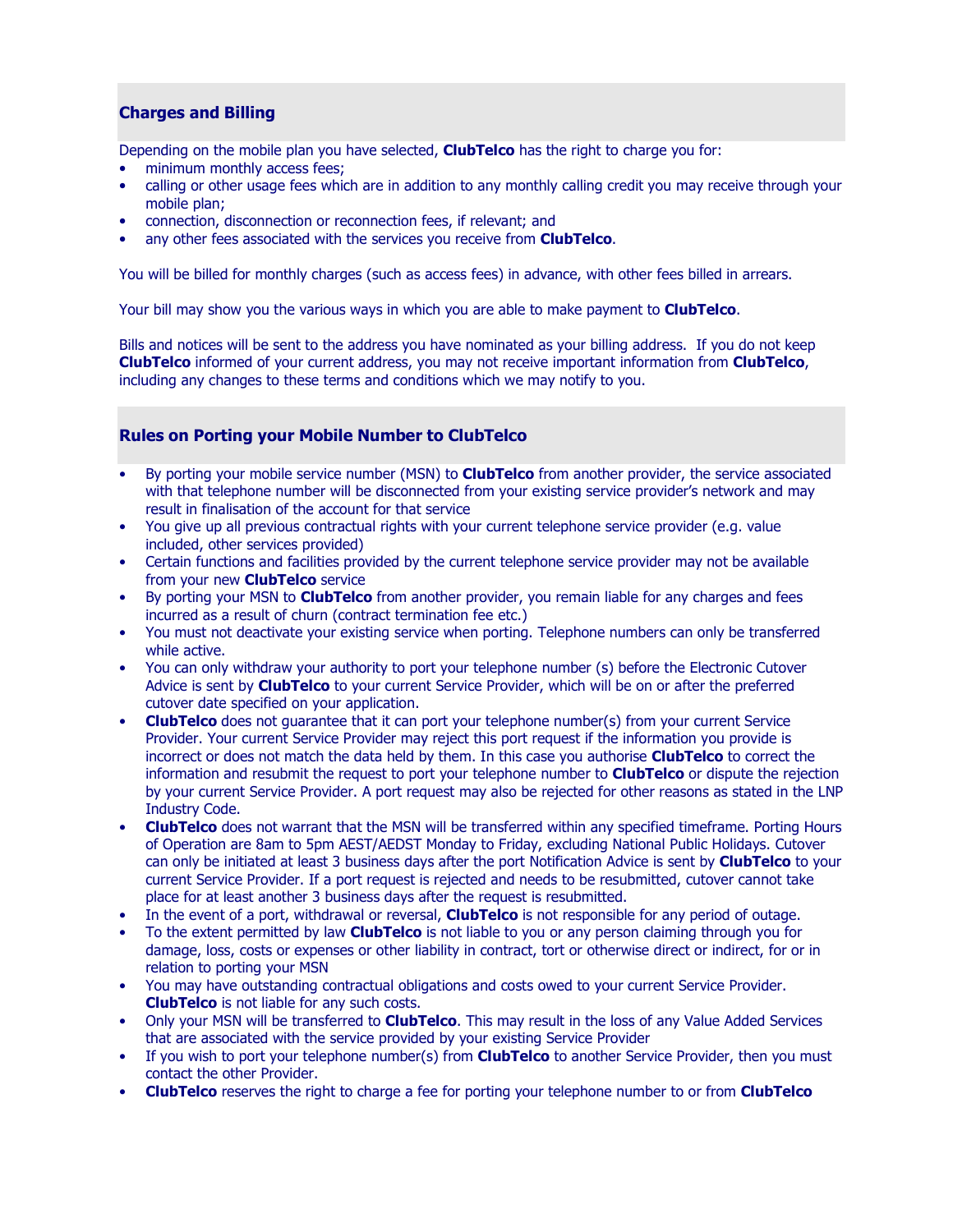### Rules on Porting your Mobile Number from ClubTelco

- If you port (transfer) your MSN (mobile number) to another supplier, then you remain responsible to us for amounts payable prior to you porting out. You must pay us immediately, on receipt of our invoice, for any amounts owing.
- You may also be liable to pay us a porting out fee when porting your MSN to another provider
- ClubTelco's provision of services terminates when we port your MSN to another Provider
- We will endeavour to bill you for amounts in respect of the services incurred until termination, and any charges arising out of termination, within the next normal billing period, but we reserve our right to issue you with subsequent invoices in relation to unbilled fees and charges.

## SIM Cards

SIM cards remain the property of **ClubTelco**. You must take all reasonable care to keep the SIM card safe and in good condition. Should you require a replacement SIM card, a SIM replacement fee of \$19.95 will apply. You must immediately return the SIM card to us on demand, or if we suspend or terminate your services. You must notify us immediately if any SIM card is lost, stolen or destroyed (whether installed or not). You will be liable for all charges in relation to any SIM card supplied to you, which has been lost or stolen (whether installed in equipment or not), until we have been notified of the loss or theft.

### Suspension of Service

We may from time to time, and without notice or liability to you, suspend any of the services (and, at our discretion, disconnect the relevant SIM cards from the network) in any of the following circumstances:

- During any technical failure, modification or maintenance of the network or any other event beyond ClubTelco's control (but in that event we will procure resumption of the services as soon as reasonably practicable)
- If you fail to comply with any of these terms and conditions (including failure to pay charges due) until the breach (if capable of remedy) is remedied
- You change your address or billing contact details without notifying **ClubTelco** first by calling 13 TELCO (13 83526).
- If you do, or allow to be done, anything which in our reasonable opinion may have the effect of jeopardising the operation of these services

If the amounts outstanding to **ClubTelco** exceeds any credit limit set by us, whether or not payment has fallen due.

### Early Contract Termination Fee

If you purchase your Mobile plan as part of a bundle of **ClubTelco** services, one or more of which is on contract (eg, broadband services), an Early Contract Termination Fee of \$50.00 will be applied for disconnection of your Mobile plan prior to the expiration of the contracted service's contract.

You will not be charged a termination fee for termination of your mobile services in any other circumstances.

### ClubTelco's Big Talk Mobile Plans

Please visit www.clubtelco.com for the latest international rates, and standard terms and conditions for these plans. All call rates quoted by **ClubTelco** are per minute and include GST. International rates may be changed without notice to you.

Calls are charged in 1 minute increments plus the applicable flagfall (per call) and rounded up to the next cent. Other charges may also apply.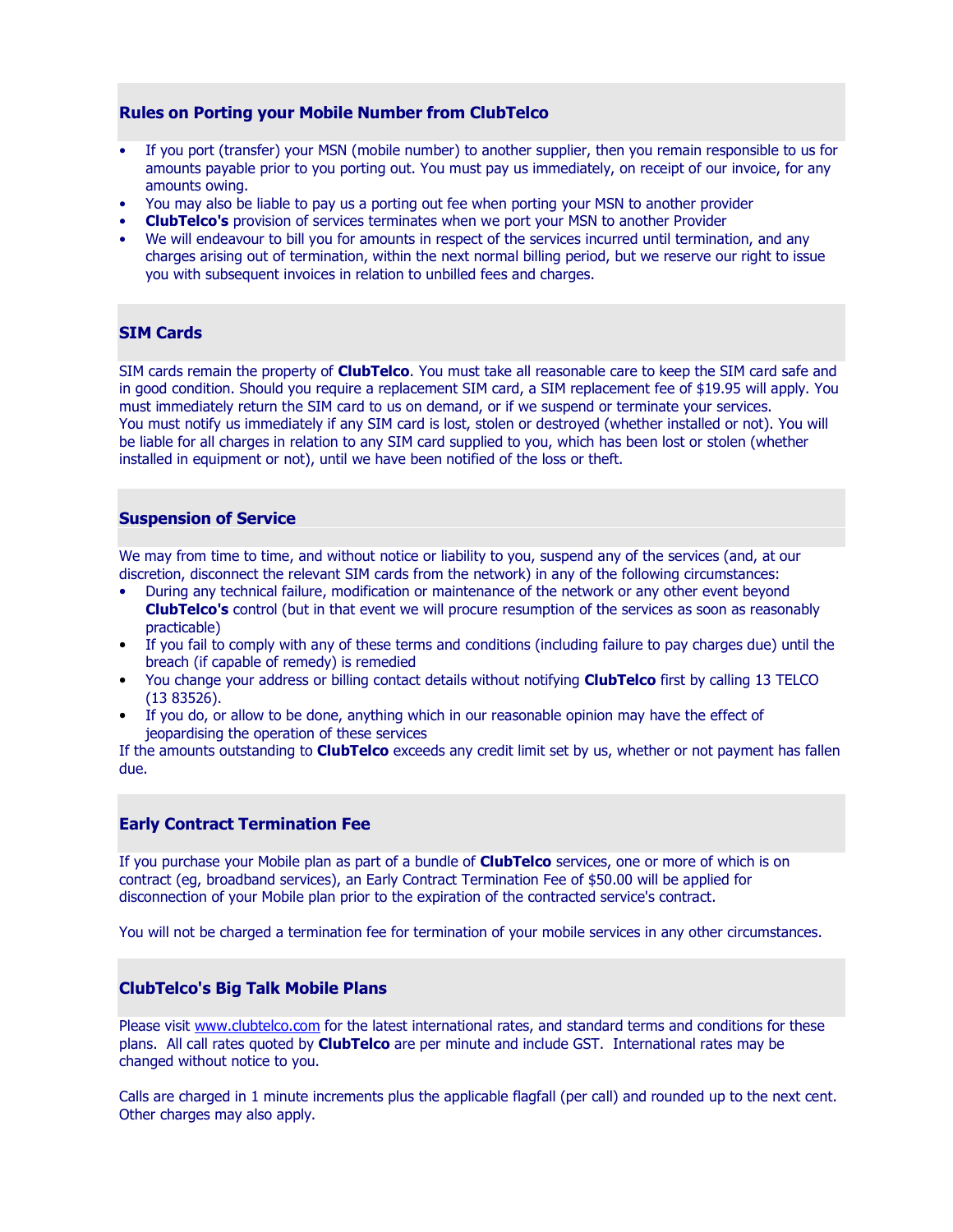All rates quoted exclude calls and texts to premium and promotional numbers which will be charged at higher rates as set by the service provider.

Web browsing and download charges apply, as set out below.

ClubTelco reserves the right to change, alter or withdraw offers and prices at any time without notice. Any changes to your mobile plan will be notified to you in accordance with clause 3.1 of our Standard Customer Terms.

ClubTelco reserves the right to limit the number of SIM's provided by customer to four per customer. No connection or disconnection fees will apply to these plans. No contract period applies.

#### Early Contract Termination Fee

If your Mobile plan is purchased as part of a contracted bundle of ClubTelco services, then an Early Contract Termination Fee of \$50.00 will be applied for disconnection of your Mobile plan prior to contract expiration.

#### SIM Card Activation and Shipment

Your SIM card will be shipped active. New SIM cards are shipped with a default Personal Identification Number (PIN). We strongly recommend you change this PIN as soon as you receive the SIM. To change your PIN, please refer to your mobile phone handset user guide.

A delivery fee of \$9.95 applies. An additional \$14.95 activation credit will be applied to the first invoice, for all customers who activate their SIM by making their first call within 21 days of SIM dispatch.

If the SIM is not activated within 21 days, you will not be eligible for the additional activation credit.

Big Talk Plans – Big Talk plans are best suited to customers who want more included value for calling family and friends

All rates quoted are to a landline unless otherwise stated. Any monthly calling credit is not carried over to the next billing period.

| טושו ו חשור שוט        |                           |                               |
|------------------------|---------------------------|-------------------------------|
| <b>Plan Name</b>       | <b>Monthly Access Fee</b> | <b>Monthly Calling Credit</b> |
| <b>BIGTALK Cap 40</b>  | \$10.00                   | \$40.00                       |
| <b>BIGTALK Cap 100</b> | \$20.00                   | \$100.00                      |
| <b>BIGTALK Cap 200</b> | \$30.00                   | \$200,00                      |
| <b>BIGTALK Cap 300</b> | \$40.00                   | \$300.00                      |
| <b>BIGTALK Cap 400</b> | \$50.00                   | \$400.00                      |
| <b>BIGTALK Cap 800</b> | \$100.00                  | \$800,00                      |

### Big Talk Plans

#### Big Talk Call Fees

| <b>Call Type</b>                   | <b>Big Talk Caps Call Fees</b>   |
|------------------------------------|----------------------------------|
| <b>National Calls</b>              | 89c per minute + 39c flagfall    |
| <b>Calls to Australian Mobiles</b> | 89c per minute + 39c flagfall    |
| <b>Text Messages (SMS)</b>         | 35c each                         |
| Picture Messages (MMS)             | 80 <sub>c</sub> each             |
| Video Messages (Video MMS)         | 80c each                         |
| <b>Video Calls</b>                 | \$3 per minute + 39c flagfall    |
| <b>Voicemail Deposit</b>           | No charge                        |
| <b>Voicemail Retrieval</b>         | 20c per minute                   |
| 1800, 13/1300                      | 89c per minute + 39c flagfall    |
| Ships at Sea                       | \$5.00 per minute + 39c flagfall |
| <b>Inmarsat Calls</b>              | \$8.00 per minute + 39c flagfall |
| <b>Satellite Networks Calls</b>    | \$7.50 per minute + 39c flagfall |
| <b>Premium Calls and SMS</b>       | As per Premium Service Provider  |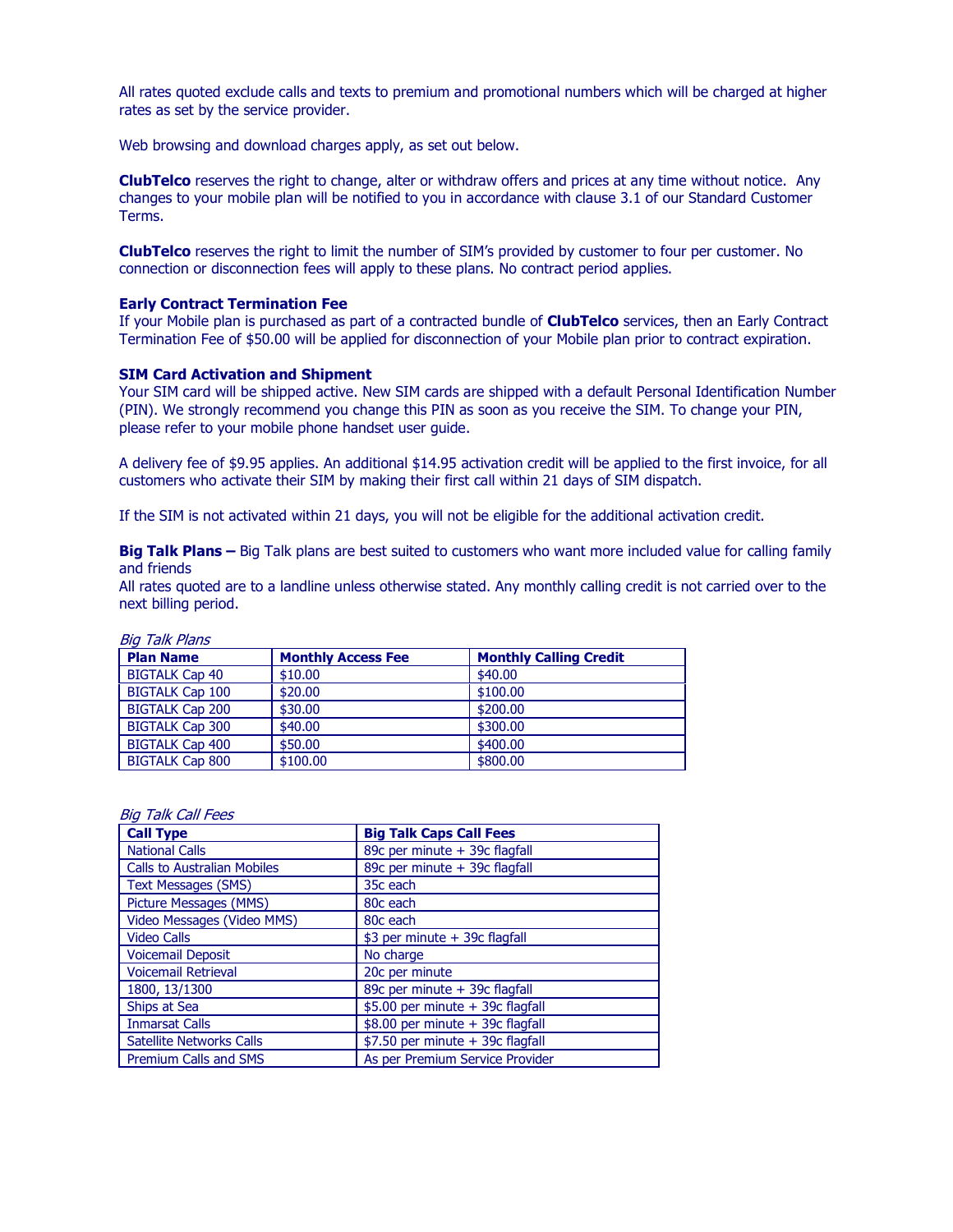| Other BigTalk Usage Fees                              |                                       |  |
|-------------------------------------------------------|---------------------------------------|--|
| <b>Item</b>                                           | <b>Cost</b>                           |  |
| Data (within Australia)                               | 10c per MB (charged in 1MB blocks)    |  |
| Data roaming (outside Australia)                      | \$11 per MB (charged in 50kb blocks)  |  |
| <b>Blackberry data (within Australia)</b>             | \$4 per MB (charged in 50kb blocks)   |  |
| <b>Blackberry Long Session (within</b><br>Australia)  | \$4 per MB (charged in 1MB blocks)    |  |
| <b>Blackberry data roaming (outside</b><br>Australia) | \$32 per MB                           |  |
| <b>Calls to 122, 123</b>                              | 89 $c$ per minute $+$ 39 $c$ flagfall |  |
| <b>THRUConnect</b>                                    | \$2.00 Call connection fee (flagfall) |  |
| <b>SMS Delivery Report</b>                            | 29c per message                       |  |
| <b>Short Dial Codes (1210 - 1213/</b><br>1218/1219)   | 89c per minute + 39c flagfall         |  |
| <b>Call Diversions</b>                                | 89 $c$ per minute $+$ 39 $c$ flagfall |  |

### Big Talk International Calls

The Big Talk international call rates are published on www.clubtelco.com.

#### Big Talk Buddy SIM

You can add additional SIMs to your mobile account using our Buddy SIM feature. You can add up to 3 additional SIM's for a fee of \$5 per month each. Any calls made from a Buddy SIM will be counted towards your BigTalk calling cap. Calls made in excess of your monthly Account Cap are charged at normal rates. There is a maximum of 3 Buddy SIM's per account. Available on Monthly Account Big Talk plans only.

### Calls which may be made using your Big Talk plan's monthly calling credit ("Eligible Calls")

- Standard calls (Local calls, National calls and calls to Australian mobiles)
- International Calls
- SMS (National & International)
- MMS (National & International)
- VMS (National & International)
- Video Calls (National & International)
- Voicemail Deposit
- Voicemail Retrieval
- Standard Call Diversions
- 13 & 18 numbers

### Calls which are excluded from your Big Talk plan's monthly calling credit (usage fees apply)

- Blackberry Data
- Premium Text
- Premium Numbers
- International Roaming
- Data (GPRS or 3G)

### ClubTelco's (inactive) Straight Talk / Night Talk / Multi Talk Mobile Plans

Please visit www.clubtelco.com for the latest international rates, and standard terms and conditions for these plans. All call rates quoted by ClubTelco are per minute and include GST. International rates may be changed without notice to you.

Calls are charged in 1 minute increments plus the applicable flagfall (per call) and rounded up to the next cent. Other charges may also apply.

All rates quoted exclude calls and texts to premium and promotional numbers which will be charged at higher rates as set by the service provider.

Web browsing and download charges apply, as set out below.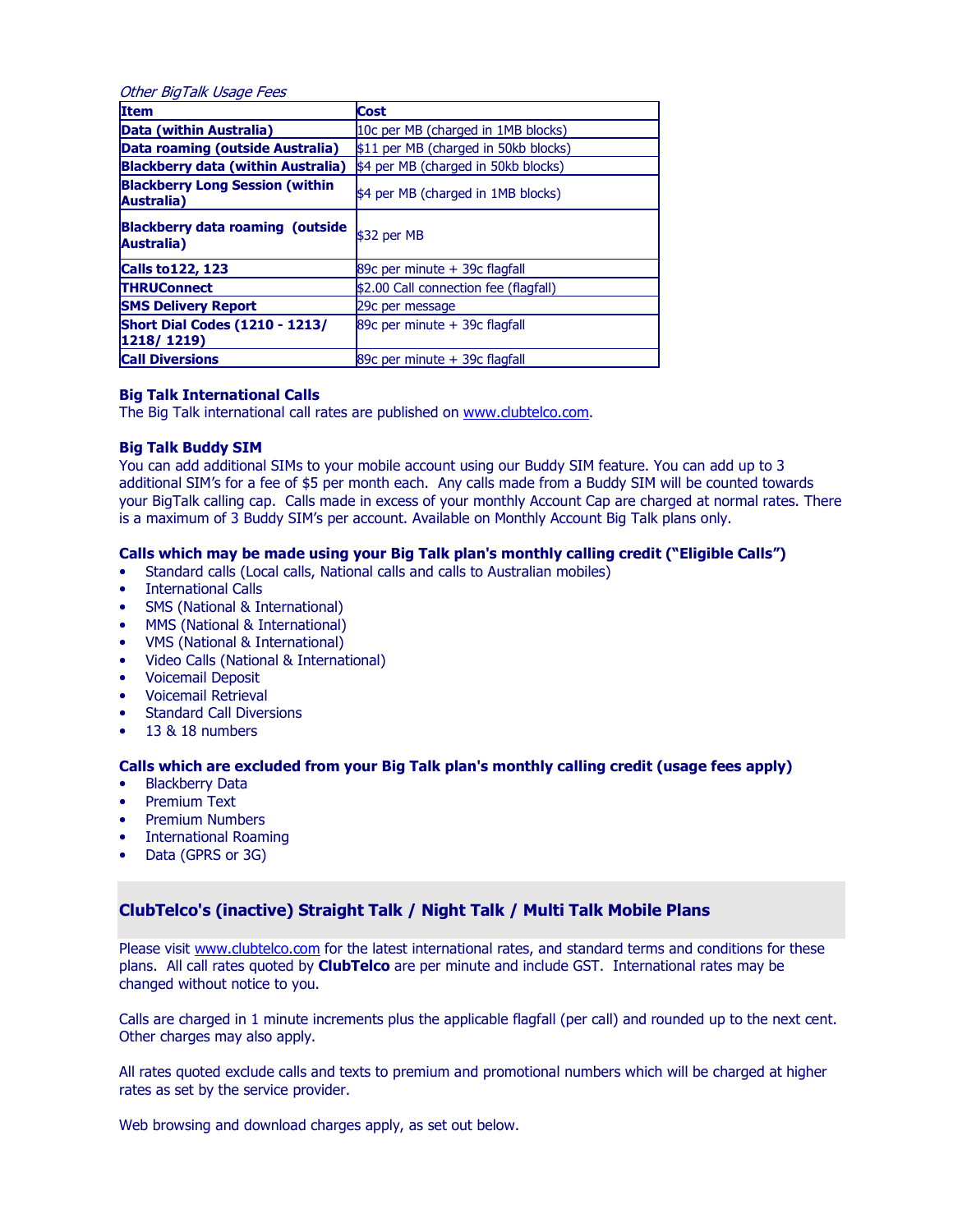ClubTelco reserves the right to change, alter or withdraw offers and prices at any time without notice. Any changes to your mobile plan will be notified to you in accordance with clause 3.1 of our Standard Customer Terms.

ClubTelco reserves the right to limit the number of SIM's provided by customer to four per customer. No connection or disconnection fees will apply to these plans. No contract period applies.

#### Early Contract Termination Fee

If your Mobile plan is purchased as part of a contracted bundle of **ClubTelco** services, then an Early Contract Termination Fee of \$50.00 will be applied for disconnection of your Mobile plan prior to contract expiration. SIM Card Activation and Shipment

Your SIM card will be shipped active. New SIM cards are shipped with a default Personal Identification Number (PIN). We strongly recommend you change this PIN as soon as you receive the SIM. To change your PIN, please refer to your mobile phone handset user guide.

A delivery fee of \$9.95 applies. An additional \$14.95 activation credit will be applied to the first invoice, for all customers who activate their SIM by making their first call within 21 days of SIM dispatch.

If the SIM is not activated within 21 days, you will not be eligible for the additional activation credit.

**Straight Talk Plans** - Straight Talk plans are best suited to customers who want low cost call rates and the freedom to call who they want, when they want.

All rates quoted are to a landline unless otherwise stated, and apply 24 hours a day, 7 days a week. Any unused monthly calling credit is not carried over to the next billing period.

| <b>Straight Talk Plans</b> |                           |                               |
|----------------------------|---------------------------|-------------------------------|
| <b>Plan Name</b>           | <b>Monthly Access Fee</b> | <b>Monthly calling Credit</b> |
| Straight TALK 20           | \$20.00                   | \$20,00                       |
| Straight TALK 30           | \$30.00                   | \$30.00                       |
| Straight TALK 40           | \$40.00                   | \$40.00                       |
| Straight TALK 50           | \$50.00                   | \$50.00                       |

| <b>Call Type</b>                   | <b>Straight Talk Plan Call Fees</b>  |  |
|------------------------------------|--------------------------------------|--|
| <b>National Calls</b>              | 20c per minute + 30c flagfall        |  |
| <b>Calls to Australian Mobiles</b> | 20c per minute + 30c flagfall        |  |
| <b>Text Messages (SMS)</b>         | 12.5c each (national, international) |  |
| <b>Picture Messages (MMS)</b>      | 80c each                             |  |
| Video Messages (Video MMS)         | 80c each                             |  |
| <b>Video Calls</b>                 | $$1.00$ per minute + 30c flagfall    |  |
| <b>Voicemail Deposit</b>           | No charge                            |  |
| <b>Voicemail Retrieval</b>         | 20c per minute                       |  |
| 1800, 13/1300                      | 20c per minute + 30c flagfall        |  |
| Ships at Sea                       | \$5.00 per minute + 30c flagfall     |  |
| <b>Inmarsat Calls</b>              | $$8.00$ per minute + 30c flagfall    |  |
| <b>Satellite Networks Calls</b>    | \$7.50 per minute + 30c flagfall     |  |
| <b>Premium Calls and SMS</b>       | As per Premium Service Provider      |  |

#### Straight Talk Call Fees

#### Other Straight Talk Usage Fees

| <b>Item</b>                                                              | <b>Cost</b>                         |  |
|--------------------------------------------------------------------------|-------------------------------------|--|
| Data (within Australia)                                                  | 10c per MB (charged in 1MB blocks)  |  |
| Data roaming (outside Australia)<br>\$11 per MB (charged in 50kb blocks) |                                     |  |
| Blackberry data (within Australia)                                       | \$4 per MB (charged in 50kb blocks) |  |
| <b>Blackberry Long Session (within</b><br>Australia)                     | \$4 per MB (charged in 1MB blocks)  |  |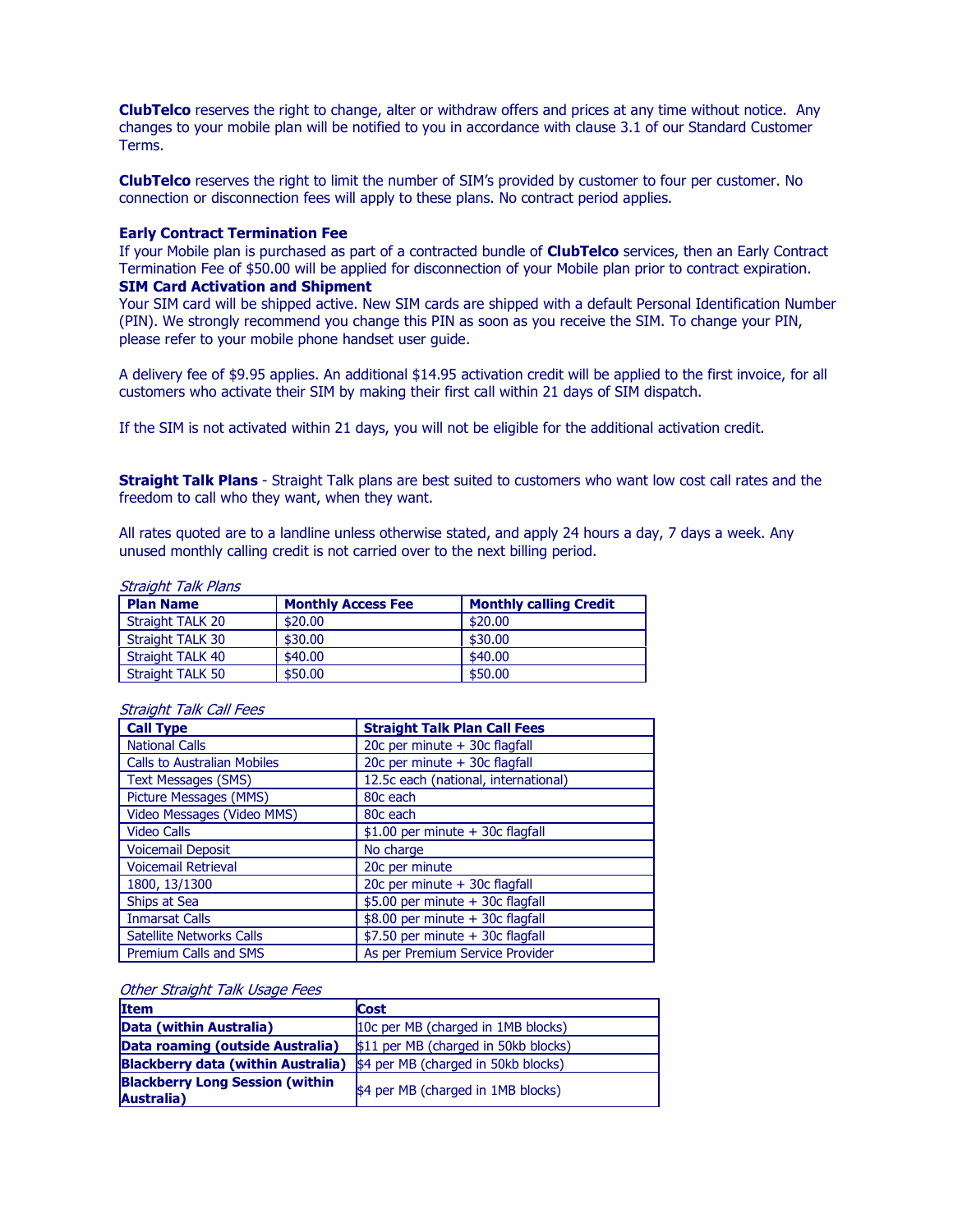| Blackberry data roaming (outside $ _{\$32\text{ per MB}}$<br>Australia) |                                       |  |
|-------------------------------------------------------------------------|---------------------------------------|--|
| Calls to 122, 123 (Directory)                                           | 20 $c$ per minute $+$ 30 $c$ flagfall |  |
| <b>THRUConnect</b>                                                      | \$2.00 Call connection fee (flagfall) |  |
| <b>SMS Delivery Report</b>                                              | 12.5c per message                     |  |
| <b>Short Dial Codes (1210 - 1213/</b><br>1218/1219)                     | 20 $c$ per minute $+$ 30 $c$ flagfall |  |
| <b>Call Diversions</b>                                                  | 20c per minute + 30c flagfall         |  |

### Straight Talk International Calls

The Straight Talk international call rates are published on www.clubtelco.com.

#### Straight Talk Buddy SIM

You can add additional SIMs to your mobile account using our Buddy SIM feature. You can add up to 3 additional SIM's for a fee of \$5 per month each. Any calls made from a Buddy SIM will be counted towards your Straight Talk calling cap. Calls made in excess of your monthly Account Cap are charged at normal rates. There is a maximum of 3 Buddy SIM's per account. Available on Monthly Account Straight Talk plans only."

### Night Talk Plans

Night Talk plans are best suited to customers who usually call overseas when most of us are in bed.

All rates quoted are to a landline unless otherwise stated. Any monthly calling credit is not carried over to the next billing period.

| Night Talk Plans |                           |                               |  |
|------------------|---------------------------|-------------------------------|--|
| <b>Plan Name</b> | <b>Monthly Access Fee</b> | <b>Monthly Calling Credit</b> |  |
| Night TALK 20    | \$20.00                   | \$20.00                       |  |
| Night TALK 30    | \$30.00                   | \$30.00                       |  |
| Night TALK 40    | \$40.00                   | \$40.00                       |  |
| Night TALK 50    | \$50.00                   | \$50.00                       |  |

### Night Talk Call Fees

| <b>Call Type</b>                   | <b>Night Talk Plan Call Fees</b>     |
|------------------------------------|--------------------------------------|
| <b>National Calls</b>              | 20c per minute + 30c flagfall        |
| <b>Calls to Australian Mobiles</b> | 20c per minute + 30c flagfall        |
| <b>Text Messages (SMS)</b>         | 12.5c each (national, international) |
| Picture Messages (MMS)             | 80c each                             |
| Video Messages (Video MMS)         | 80c each                             |
| <b>Video Calls</b>                 | $$1.00$ per minute + 30c flagfall    |
| <b>Voicemail Deposit</b>           | No charge                            |
| <b>Voicemail Retrieval</b>         | 20c per minute                       |
| 1800, 13/1300                      | 20c per minute + 30c flagfall        |
| Ships at Sea                       | \$5.00 per minute + 30c flagfall     |
| <b>Inmarsat Calls</b>              | \$8.00 per minute + 30c flagfall     |
| <b>Satellite Networks Calls</b>    | $$7.50$ per minute + 30c flagfall    |
| <b>Premium Calls and SMS</b>       | As per Premium Service Provider      |

#### Other Night Talk Usage Fees

| <b>Item</b>                                           | <b>Cost</b>                           |  |
|-------------------------------------------------------|---------------------------------------|--|
| Data (within Australia)                               | 10c per MB (charged in 1MB blocks)    |  |
| Data roaming (outside Australia)                      | \$11 per MB (charged in 50kb blocks)  |  |
| <b>Blackberry data (within Australia)</b>             | \$4 per MB (charged in 50kb blocks)   |  |
| <b>Blackberry Long Session (within)</b><br>Australia) | \$4 per MB (charged in 1MB blocks)    |  |
| Blackberry data roaming (outside<br>Australia)        | \$32 per MB                           |  |
| Calls to 122, 123 (Directory)                         | 20c per minute + 30c flagfall         |  |
| <b>THRUConnect</b>                                    | \$2.00 Call connection fee (flagfall) |  |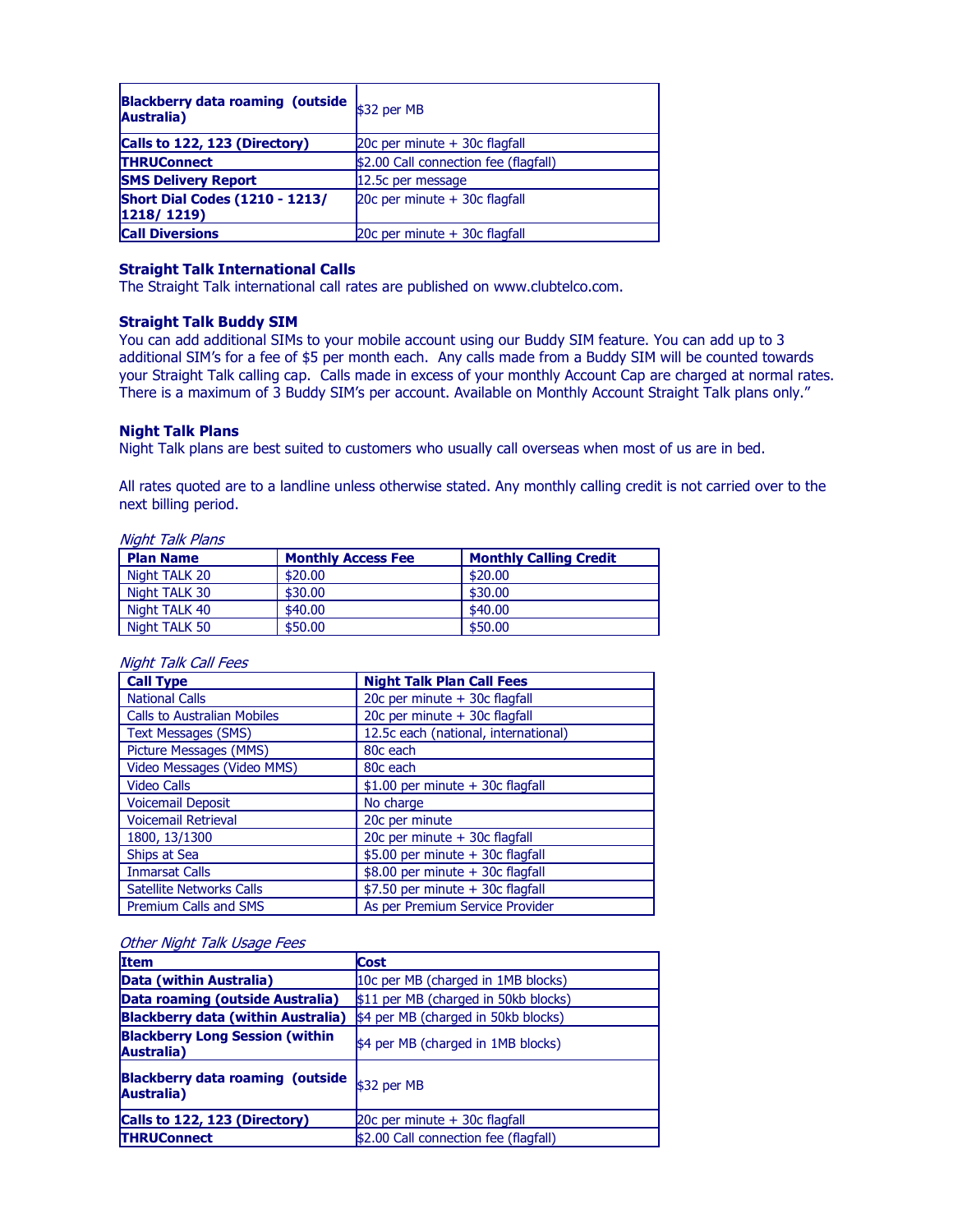| <b>SMS Delivery Report</b>                                   | 12.5c per message                     |  |
|--------------------------------------------------------------|---------------------------------------|--|
| <b>Short Dial Codes (1210 - 1213/</b><br>$ 1218/1219\rangle$ | 20 $c$ per minute $+$ 30 $c$ flagfall |  |
| <b>Call Diversions</b>                                       | 20 $c$ per minute $+$ 30 $c$ flagfall |  |

### Night Talk International Calls

- Night Talk international rates fall into three periods:
- Peak Rates (6am 2am);
- Happy Hour (2am 3am); and
- Off-peak (3am 6am).

The rates that apply during Happy Hour are half of the off-peak rates, rounded up to the nearest cent.

The Night Talk international call rates (including Happy Hour (2am – 3am) international rates) are published on www.clubtelco.com.

Multi Talk Plan: Multi Talk plans are best suited to customers who want low cost call rates and the freedom to call who they want, when they want.

All rates quoted are to a landline unless otherwise stated, and apply 24 hours a day, 7 days a week. Any unused monthly calling credit is not carried over to the next billing period.

Multi Talk Plans

| <b>I Plan Name</b> | <b>Monthly Access Fee</b> | <b>Monthly calling Credit</b> |
|--------------------|---------------------------|-------------------------------|
| l Multi Talk 10    | \$10.00                   | \$10.00                       |

#### Multi Talk Call Fees

| <b>Call Type</b>                   | <b>Multi Talk Plan Call Fees</b>   |
|------------------------------------|------------------------------------|
| <b>National Calls</b>              | 25c per minute + 30c flagfall      |
| <b>Calls to Australian Mobiles</b> | 25c per minute + 30c flagfall      |
| <b>Text Messages (SMS)</b>         | 15c each (national, international) |
| <b>Picture Messages (MMS)</b>      | 95c each                           |
| Video Messages (Video MMS)         | 95c each                           |
| <b>Video Calls</b>                 | \$1.25 per minute + 30c flagfall   |
| <b>Voicemail Deposit</b>           | No charge                          |
| <b>Voicemail Retrieval</b>         | 25c per minute                     |
| 1800, 13/1300                      | 25c per minute + 30c flagfall      |
| Ships at Sea                       | \$5.00 per minute + 30c flagfall   |
| <b>Inmarsat Calls</b>              | \$8.00 per minute + 30c flagfall   |
| <b>Satellite Networks Calls</b>    | \$7.50 per minute + 30c flagfall   |
| <b>Premium Calls and SMS</b>       | As per Premium Service Provider    |

#### Other Multi Talk Usage Fees

| <b>Item</b>                                           | <b>Cost</b>                           |  |
|-------------------------------------------------------|---------------------------------------|--|
| Data (within Australia)                               | 10c per MB (charged in 1MB blocks)    |  |
| Data roaming (outside Australia)                      | \$11 per MB (charged in 50kb blocks)  |  |
| <b>Blackberry data (within Australia)</b>             | \$4 per MB (charged in 50kb blocks)   |  |
| <b>Blackberry Long Session (within</b><br>Australia)  | \$4 per MB (charged in 1MB blocks)    |  |
| <b>Blackberry data roaming (outside</b><br>Australia) | \$32 per MB                           |  |
| Calls to 122, 123 (Directory)                         | 25c per minute + 30c flagfall         |  |
| <b>THRUConnect</b>                                    | \$2.00 Call connection fee (flagfall) |  |
| <b>SMS Delivery Report</b>                            | 15c per message                       |  |
| <b>Short Dial Codes (1210 - 1213/</b>                 | 25c per minute + 30c flagfall         |  |
| $ 1218/1219\rangle$                                   |                                       |  |
| <b>Call Diversions</b>                                | 25c per minute + 30c flagfall         |  |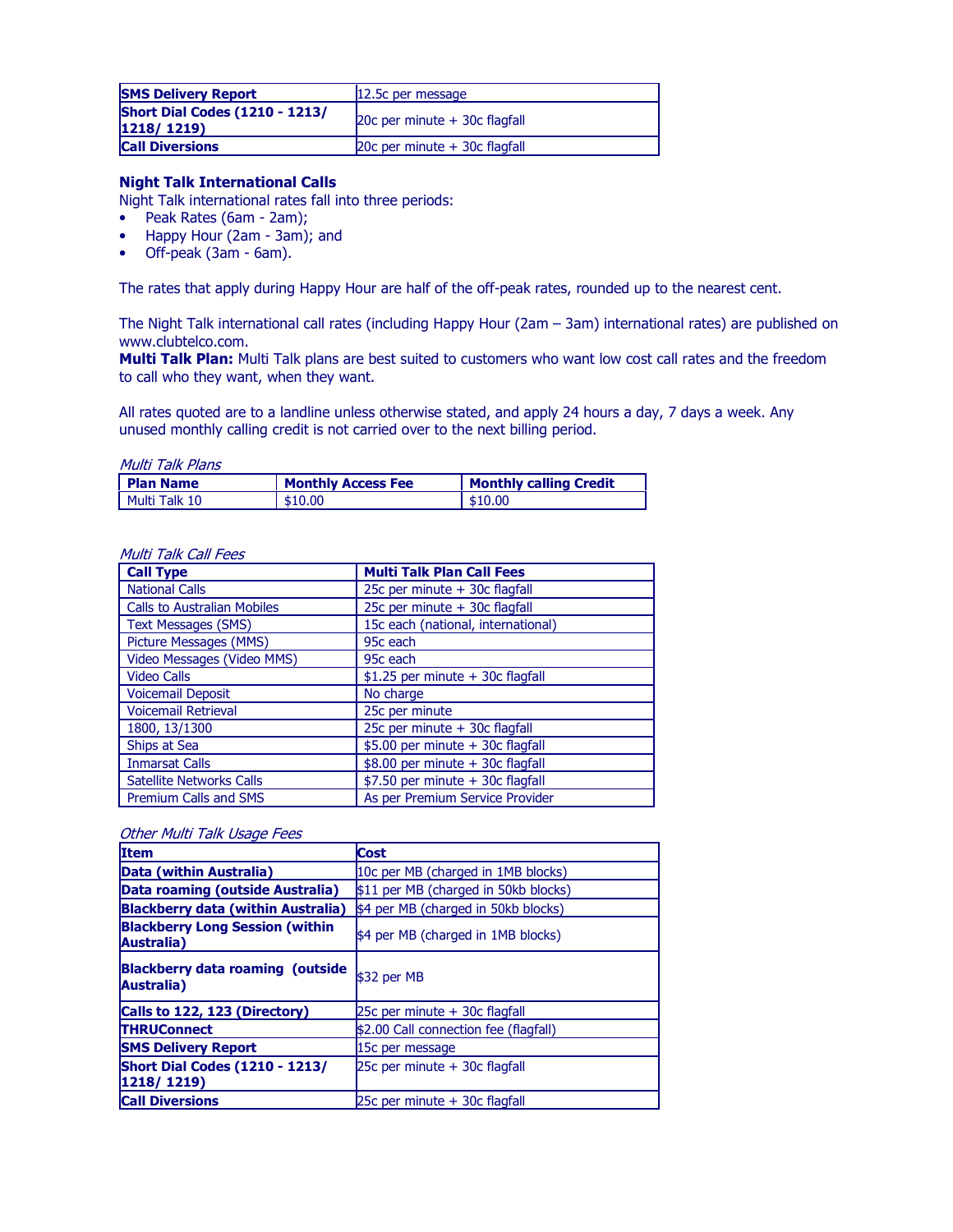### Multi Talk International Calls

The Multi Talk international call rates are published on www.clubtelco.com.au.

#### Multi Talk Discount

A Multi Talk discount will be applied to the total Multi Talk monthly spend, provided all linked mobiles (up to 4) meet the following qualifying conditions:-

- 1. Multi Talk Mobiles are listed on the same Account
- 2. Multi Talk Mobiles are postpaid only
- 3. The account remains current

The discount applicable to all qualifying mobiles is based on combined call usage costs across Eligible Call types (listed on page 5), calculated monthly as follows:-

| <b>Combined Account Eligible Call Usage</b> | <b>Discount</b> |
|---------------------------------------------|-----------------|
| $$0.00 - $49.99$                            | 0%              |
| $$50.00 - $74.99$                           | 7.5%            |
| $$75.00 - $99.99$                           | 10%             |
| $\frac{1}{2}$ \$100.00 - \$149.99           | 15%             |
| $$150.00+$                                  | 25%             |

### Number of Mobiles on a Single Multi Talk Account

The maximum number of Mobiles (services) on a single account is 4.

### Calls which may be made using your StraightTalk / NightTalk / MultiTalk plan's monthly calling credit ("Eligible Calls")

- Standard calls (Local calls, National calls and calls to Australian mobiles)
- International Calls
- SMS (National & International)
- MMS (National & International)
- VMS (National & International)
- Video Calls (National & International)
- Voicemail Deposit
- Voicemail Retrieval
- Standard Call Diversions
- 13 & 18 numbers

### Calls which are excluded from your StraightTalk / NightTalk / MultiTalk plan's monthly calling credit (usage fees apply)

- Blackberry Data
- Premium Text
- Premium Numbers
- International Roaming
- Data (GPRS or 3G)

### HomeTalk / 3G Mobile Combo

These combo plans enable HomeTalk / 3G Mobile customers to use their HomeTalk Mobile cap plan to make eligible calls from their homephone or from their linked Mobile as per the table below:-

| <b>Plan</b><br><b>Name</b> | <b>Monthly</b><br><b>Access Fee</b> | <b>Monthly Calling</b><br><b>Credit</b> | <b>Eligible</b><br><b>Call Types</b> |
|----------------------------|-------------------------------------|-----------------------------------------|--------------------------------------|
| HomeTalk Mobile 59         | \$59.00                             | \$59.00                                 | Local / National                     |
| HomeTalk Mobile 79         | \$79.00                             | \$99.00                                 | International                        |
| HomeTalk Mobile 99         | \$99.00                             | \$149.00                                | <b>Calls to Australian Mobiles</b>   |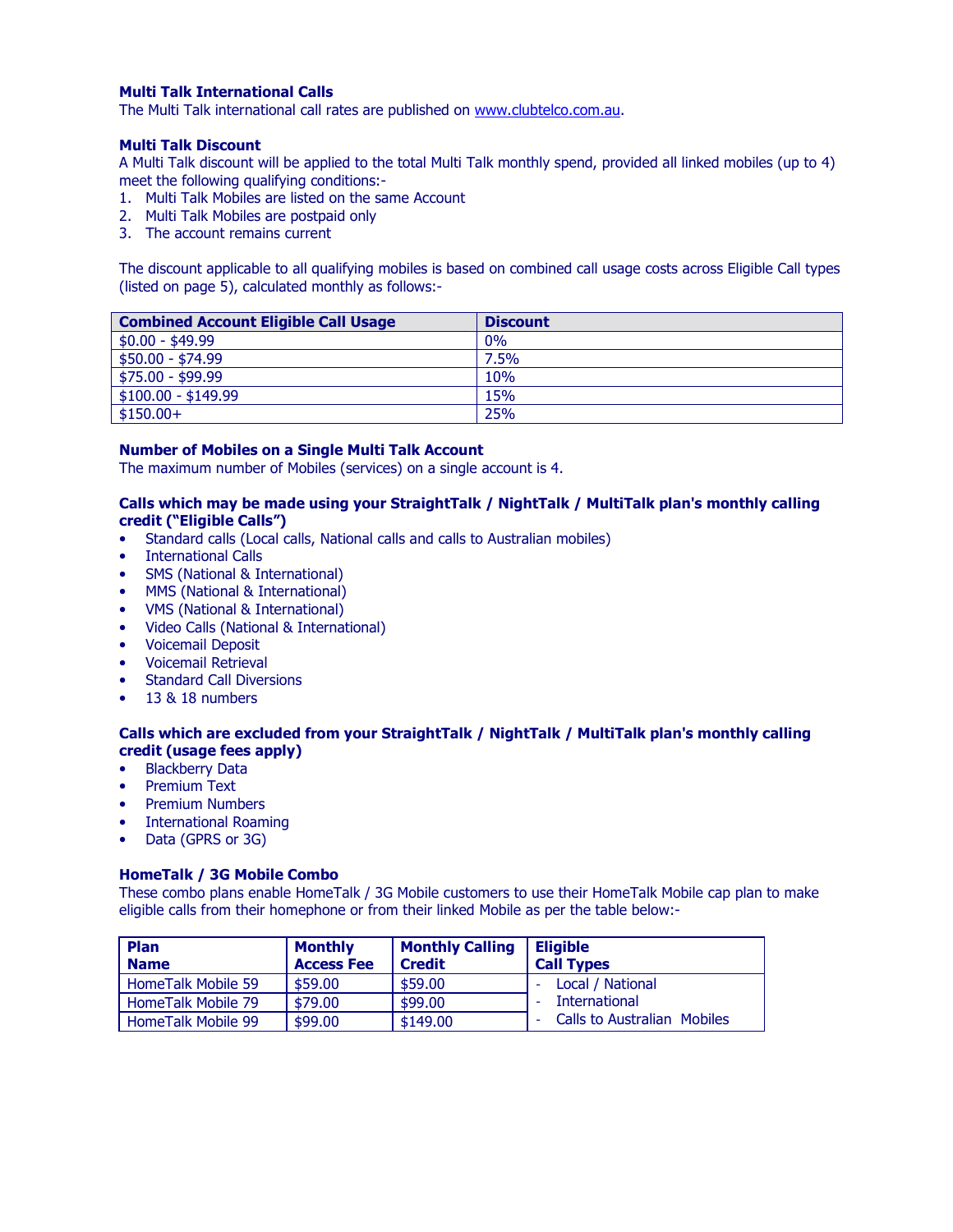Note that 13/1300, 1800, and other premium service calls are not included in this Combo. These other call types will be charged at standard HomeTalk rates and are not included in the Combo plan. Homephone / 3G Mobile calling rates are as below:-

| <b>Call Type</b>                   | <b>Homephone Calling</b><br>Rate | <b>Mobile Calling Rate</b> |
|------------------------------------|----------------------------------|----------------------------|
| Local Calls*                       | 19c per call                     | 20c per minute             |
| <b>National Calls</b>              | 20c per minute                   |                            |
| <b>Calls to Australian Mobiles</b> | 35c per minute                   |                            |
| 13/1300 Calls*                     | 30c per call                     | 20c per minute             |
| 1800 Calls                         | No charge                        | 20c per minute             |
| <b>International Rates</b>         | See www.clubtelco.com            |                            |

\* All calls incur a 39c flagfall fee except local calls from your homephone and 13/1300 calls from your homephone.

Note that if customers use the Globetalk low rate international service (available from the home phone only), these calls are not included in the cap.

HomeTalk Anytime Cap international rates are published at www.clubtelco.com and are applicable to this Combo.

### Equipment Charges

If we:

- provide you with equipment at no charge or a discounted charge because you have entered into a fixed term contract with us, or
- provide you with equipment that you pay for in instalments over a fixed term contract, that equipment will remain the property of **ClubTelco** until the contract term ends.

### Inactive Plans – Big Talk Caps

Big Talk Plans - All rates quoted are to a landline unless otherwise stated. Any monthly calling credit is not carried over to the next billing period.

| Plans            |                           |                               |
|------------------|---------------------------|-------------------------------|
| <b>Plan Name</b> | <b>Monthly Access Fee</b> | <b>Monthly Calling Credit</b> |
| Big TALK Cap 40  | \$10.00                   | \$40.00                       |
| Big TALK Cap 140 | \$20.00                   | \$140.00                      |
| Big TALK Cap 320 | \$30.00                   | \$320,00                      |
| Big TALK Cap 440 | \$40.00                   | \$440.00                      |
| Big TALK Cap 660 | \$50.00                   | \$660.00                      |
| Big TALK Cap 990 | \$100.00                  | \$990.00                      |

| <b>Call Fees</b>                   |                                |
|------------------------------------|--------------------------------|
| <b>Call Type</b>                   | <b>Big Talk Caps Call Fees</b> |
| <b>National Calls</b>              | 89c per minute + 39c flagfall  |
| <b>Calls to Australian Mobiles</b> | 89c per minute + 39c flagfall  |
| <b>Text Messages (SMS)</b>         | 35c each                       |
| Picture Messages (MMS)             | 80 <sub>c</sub> each           |
| Video Messages (Video MMS)         | 80c each                       |
| <b>Video Calls</b>                 | \$3 per minute + 39c flagfall  |
| <b>Voicemail Deposit</b>           | No charge                      |
| <b>Voicemail Retrieval</b>         | 20c per minute                 |
| 1800, 13/1300                      | 89c per minute + 39c flagfall  |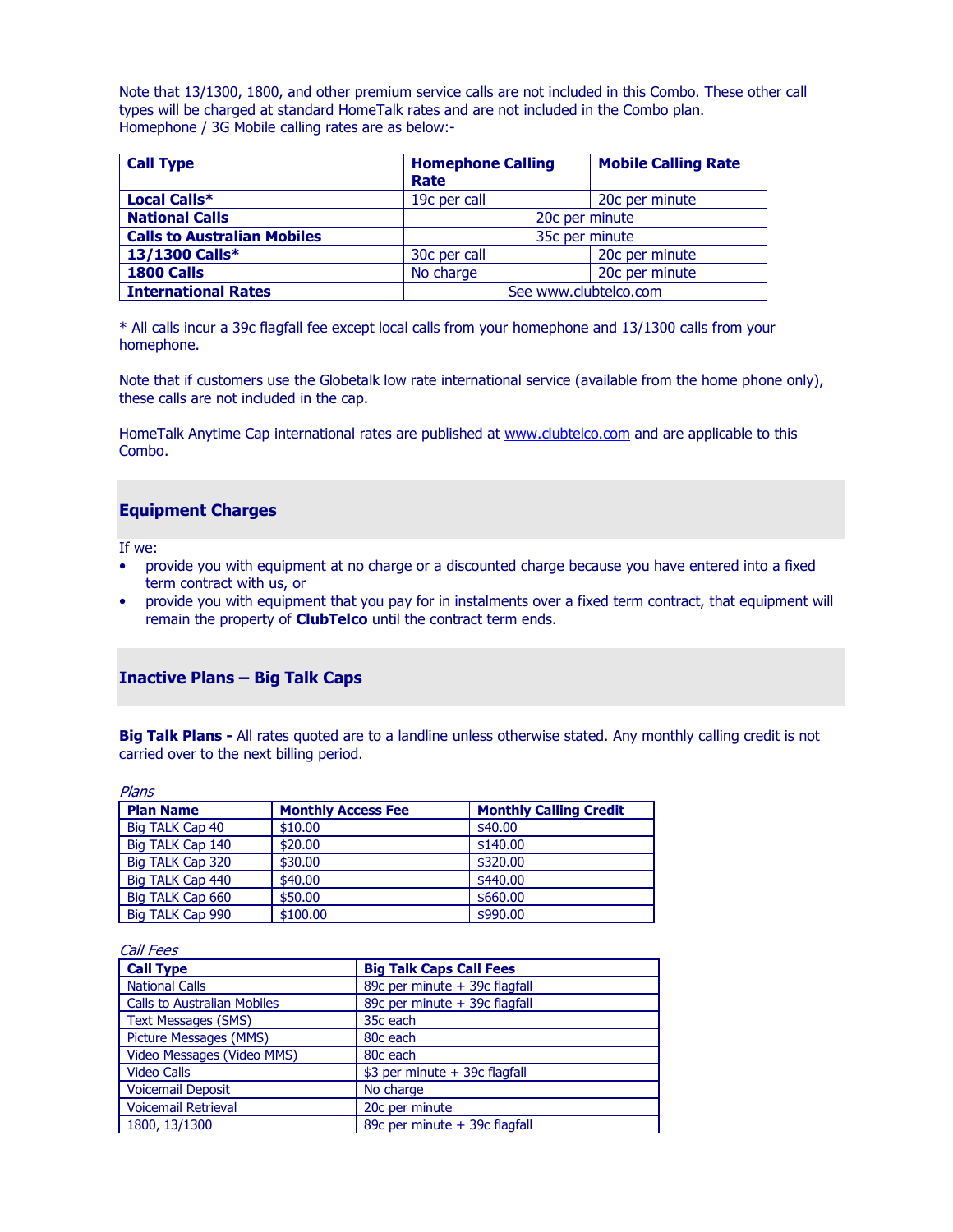| Ships at Sea                    | $$5.00$ per minute + 39c flagfall              |
|---------------------------------|------------------------------------------------|
| <b>Inmarsat Calls</b>           | $$8.00$ per minute $+$ 39c flagfall            |
| <b>Satellite Networks Calls</b> | $\frac{1}{2}$ \$7.50 per minute + 39c flagfall |
| Premium Calls and SMS           | As per Premium Service Provider                |

### Other Usage Fees

| <b>Item</b>                                                  | <b>Cost</b>                           |  |
|--------------------------------------------------------------|---------------------------------------|--|
| Data (within Australia)                                      | 10c per MB (charged in 1MB blocks)    |  |
| Data roaming (outside Australia)                             | \$11 per MB (charged in 50kb blocks)  |  |
| <b>Blackberry data (within Australia)</b>                    | \$4 per MB (charged in 50kb blocks)   |  |
| <b>Blackberry Long Session (within</b><br><b>Australia</b> ) | \$4 per MB (charged in 1MB blocks)    |  |
| <b>Blackberry data roaming (outside)</b><br>Australia)       | \$32 per MB                           |  |
| <b>Calls to 122, 123</b>                                     | 89 $c$ per minute $+$ 39 $c$ flagfall |  |
| <b>THRUConnect</b>                                           | \$2.00 Call connection fee (flagfall) |  |
| <b>SMS Delivery Report</b>                                   | 29c per message                       |  |
| <b>Short Dial Codes (1210 - 1213/</b><br>1218/1219           | 89c per minute + 39c flagfall         |  |
| <b>Call Diversions</b>                                       | 89 $c$ per minute $+$ 39 $c$ flagfall |  |

**Big Talk Plan -** All rates quoted are to a landline unless otherwise stated. Any monthly calling credit is not carried over to the next billing period.

### Big Talk Plans

| <b>Plan Name</b> | <b>Monthly Access Fee</b> | <b>Monthly Calling Credit</b> |
|------------------|---------------------------|-------------------------------|
| Big Talk Cap 60  | \$10.00                   | \$60.00                       |
| Big Talk Cap 140 | \$20.00                   | \$140.00                      |
| Big Talk Cap 320 | \$30.00                   | \$320,00                      |
| Big Talk Cap 440 | \$40.00                   | \$440.00                      |
| Big Talk Cap 660 | \$50.00                   | \$660,00                      |

### Big Talk Call Fees

| <b>Call Type</b>                   | <b>Big Talk Caps Call Fees</b>   |
|------------------------------------|----------------------------------|
| <b>National Calls</b>              | 89c per minute + 39c flagfall    |
| <b>Calls to Australian Mobiles</b> | 89c per minute + 39c flagfall    |
| <b>Text Messages (SMS)</b>         | 29c each                         |
| Picture Messages (MMS)             | 80c each                         |
| Video Messages (Video MMS)         | 80c each                         |
| <b>Video Calls</b>                 | \$3 per minute + 39c flagfall    |
| <b>Voicemail Deposit</b>           | No charge                        |
| <b>Voicemail Retrieval</b>         | 20c per minute                   |
| 1800, 13/1300                      | 89c per minute + 39c flagfall    |
| Ships at Sea                       | \$5.00 per minute + 39c flagfall |
| <b>Inmarsat Calls</b>              | \$8.00 per minute + 39c flagfall |
| <b>Satellite Networks Calls</b>    | \$7.50 per minute + 39c flagfall |
| <b>Premium Calls and SMS</b>       | As per Premium Service Provider  |

## **Other Big Talk Usage Fees**

| <b>Item</b>                                           | <b>Cost</b>                          |  |
|-------------------------------------------------------|--------------------------------------|--|
| Data (within Australia)                               | 10c per MB (charged in 1MB blocks)   |  |
| Data roaming (outside Australia)                      | \$11 per MB (charged in 50kb blocks) |  |
| Blackberry data (within Australia)                    | \$4 per MB (charged in 50kb blocks)  |  |
| <b>Blackberry Long Session (within</b><br>Australia)  | \$4 per MB (charged in 1MB blocks)   |  |
| <b>Blackberry data roaming (outside</b><br>Australia) | $$32$ per MB                         |  |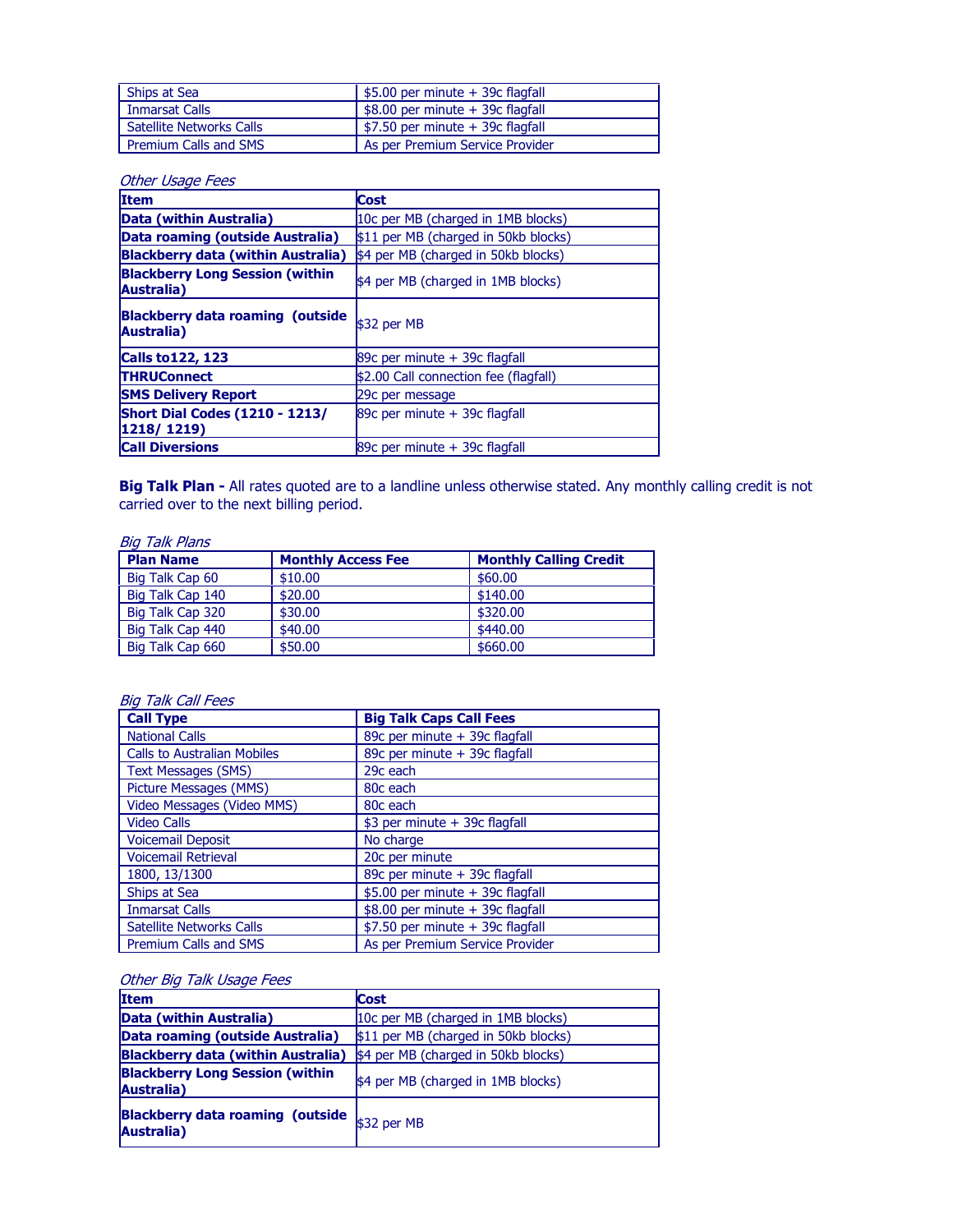| <b>Calls to 122, 123</b>              | 89c per minute + 39c flagfall         |
|---------------------------------------|---------------------------------------|
| <b>THRUConnect</b>                    | \$2.00 Call connection fee (flagfall) |
| <b>SMS Delivery Report</b>            | 29c per message                       |
| <b>Short Dial Codes (1210 - 1213/</b> | 89c per minute + 39c flagfall         |
| $ 1218/1219\rangle$                   |                                       |
| <b>Call Diversions</b>                | 89c per minute + 39c flagfall         |

Big Talk Plans - All rates quoted are to a landline unless otherwise stated. Any monthly calling credit is not carried over to the next billing period.

| Plans            |                           |                               |  |
|------------------|---------------------------|-------------------------------|--|
| <b>Plan Name</b> | <b>Monthly Access Fee</b> | <b>Monthly Calling Credit</b> |  |
| Big TALK Cap 20  | \$20.00                   | \$70.00                       |  |
| Big TALK Cap 30  | \$30.00                   | \$160.00                      |  |
| Big TALK Cap 40  | \$40.00                   | \$220.00                      |  |
| Big TALK Cap 50  | \$50.00                   | \$330.00                      |  |

| <b>Call Fees</b>                   |                                  |
|------------------------------------|----------------------------------|
| <b>Call Type</b>                   | <b>Big Talk Caps Call Fees</b>   |
| <b>National Calls</b>              | 70c per minute + 35c flagfall    |
| <b>Calls to Australian Mobiles</b> | 70c per minute + 35c flagfall    |
| <b>Text Messages (SMS)</b>         | 20c each                         |
| <b>Picture Messages (MMS)</b>      | 80c each                         |
| Video Messages (Video MMS)         | 80c each                         |
| <b>Video Calls</b>                 | \$3 per minute + 35c flagfall    |
| <b>Voicemail Deposit</b>           | No charge                        |
| <b>Voicemail Retrieval</b>         | 20c per minute                   |
| 1800, 13/1300                      | 70c per minute + 35c flagfall    |
| Ships at Sea                       | \$5.00 per minute + 35c flagfall |
| <b>Inmarsat Calls</b>              | \$8.00 per minute + 35c flagfall |
| <b>Satellite Networks Calls</b>    | \$7.50 per minute + 35c flagfall |
| Premium Calls and SMS              | As per Premium Service Provider  |

### Other Usage Fees

| <b>Item</b>                                            | <b>Cost</b>                           |  |
|--------------------------------------------------------|---------------------------------------|--|
| Data (within Australia)                                | 10c per MB (charged in 1MB blocks)    |  |
| Data roaming (outside Australia)                       | \$11 per MB (charged in 50kb blocks)  |  |
| <b>Blackberry data (within Australia)</b>              | \$4 per MB (charged in 50kb blocks)   |  |
| <b>Blackberry Long Session (within</b><br>Australia)   | \$4 per MB (charged in 1MB blocks)    |  |
| <b>Blackberry data roaming (outside)</b><br>Australia) | \$32 per MB                           |  |
| <b>Calls to 122, 123</b>                               | 70c per minute + 35c flagfall         |  |
| <b>THRUConnect</b>                                     | \$2.00 Call connection fee (flagfall) |  |
| <b>SMS Delivery Report</b>                             | 20c per message                       |  |
| <b>Short Dial Codes (1210 - 1213/</b><br>1218/1219)    | 70c per minute + 35c flagfall         |  |
| <b>Call Diversions</b>                                 | 70c per minute + 35c flagfall         |  |

Big Talk Plans V1 - All rates quoted are to a landline unless otherwise stated. Any monthly calling credit is not carried over to the next billing period.

| Plans            |                           |                               |  |
|------------------|---------------------------|-------------------------------|--|
| <b>Plan Name</b> | <b>Monthly Access Fee</b> | <b>Monthly Calling Credit</b> |  |
| Big Talk Cap 20  | \$20.00                   | \$70.00                       |  |
| Big Talk Cap 30  | \$30.00                   | \$160.00                      |  |
| Big Talk Cap 40  | \$40.00                   | \$220.00                      |  |
| Big Talk Cap 50  | \$50.00                   | \$330.00                      |  |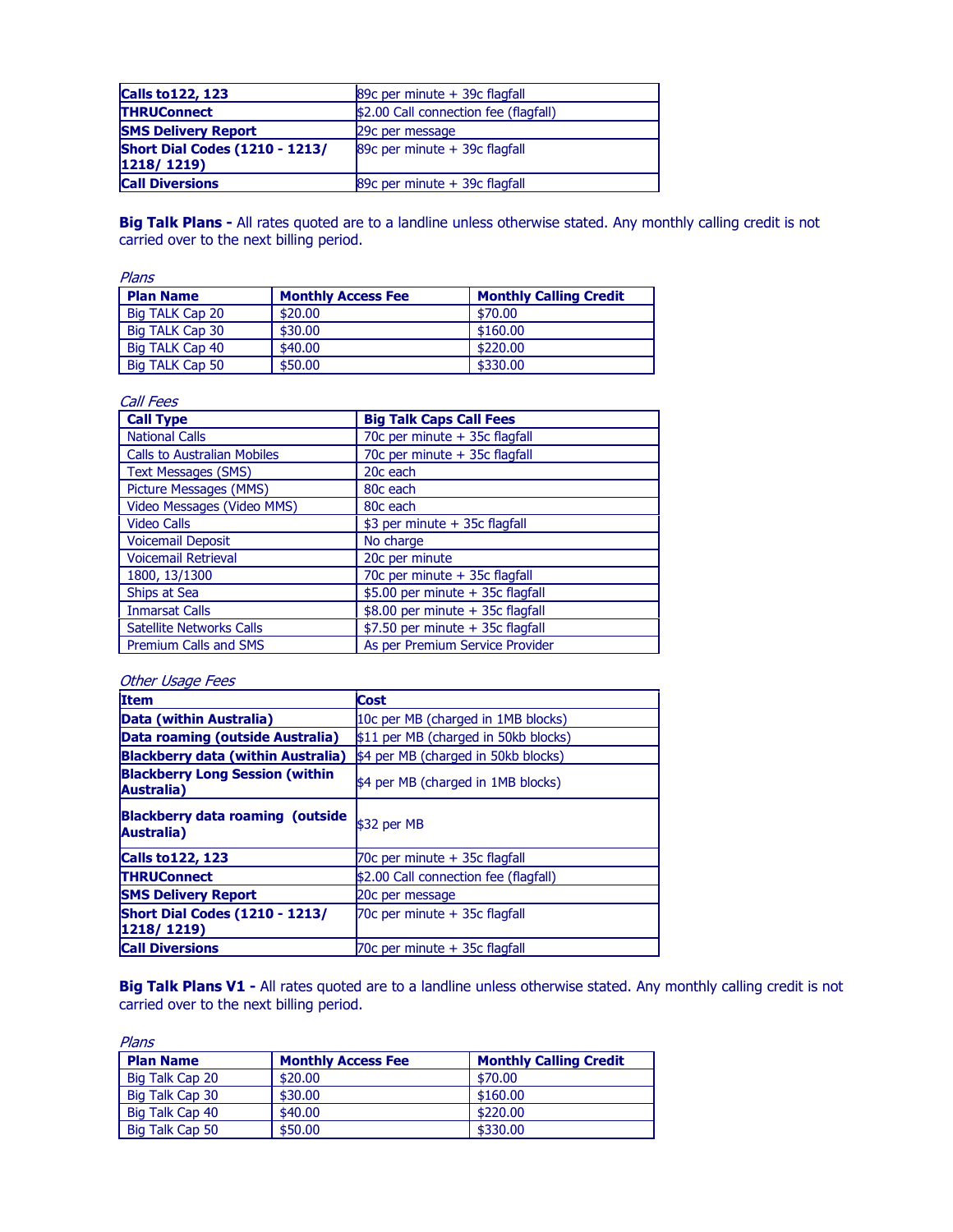| Call Fees                          |                                  |
|------------------------------------|----------------------------------|
| <b>Call Type</b>                   | <b>Big Talk Caps Call Fees</b>   |
| <b>National Calls</b>              | 70c per minute + 35c flagfall    |
| <b>Calls to Australian Mobiles</b> | 70c per minute + 35c flagfall    |
| <b>Text Messages (SMS)</b>         | 20c each                         |
| Picture Messages (MMS)             | 75c each                         |
| <b>Video Calls</b>                 | \$3 per minute + 35c flagfall    |
| <b>Voicemail Deposit</b>           | No charge                        |
| <b>Voicemail Retrieval</b>         | 20c per minute                   |
| 13 / 1300 / 1800 Calls             | 70c per minute + 35c flagfall    |
| Ships at Sea                       | \$5.00 per minute + 35c flagfall |
| <b>Inmarsat Calls</b>              | \$8.00 per minute + 35c flagfall |
| <b>Satellite Networks Calls</b>    | \$7.50 per minute + 35c flagfall |
| Premium Calls and SMS              | As per Premium Service Provider  |

### Other Usage Fees

| <b>Item</b>                                           | <b>Cost</b>                                                            |  |
|-------------------------------------------------------|------------------------------------------------------------------------|--|
| Data (within Australia)                               | 0.68c per 10kb                                                         |  |
| Data roaming (outside Australia)                      | \$11 per MB (charged in 50kb blocks)                                   |  |
| <b>Blackberry data (within Australia)</b>             | \$4 per MB (charged in 50kb blocks)                                    |  |
| <b>Blackberry Long Session (within</b><br>Australia)  | \$4 per MB (charged in 1MB blocks)                                     |  |
| <b>Blackberry data roaming (outside</b><br>Australia) | \$32 per MB                                                            |  |
| <b>Calls to 123</b>                                   | 80c per 30 seconds plus a call connection fee<br>(flagfall) of $$1.25$ |  |
| Calls to 122                                          | $$1.25$ per 30 seconds                                                 |  |
| <b>THRUConnect</b>                                    | \$2.00 Call connection fee (flagfall)                                  |  |
| <b>SMS Delivery Report</b>                            | 15c per message                                                        |  |
| <b>Short Dial Codes (1210 - 1213/</b><br>1218/1219    | Advertised standard per 30 second rate                                 |  |
| <b>Call Diversions</b>                                | Advertised standard per 30 second rate                                 |  |

## Inactive Plans – Straight Talk Caps

**Straight Talk Plans -** All rates quoted are to a landline unless otherwise stated, and apply 24 hours a day, 7 days a week. Any unused monthly calling credit is not carried over to the next billing period.

| Plans                   |                           |                               |  |
|-------------------------|---------------------------|-------------------------------|--|
| <b>Plan Name</b>        | <b>Monthly Access Fee</b> | <b>Monthly calling Credit</b> |  |
| Straight Talk 20        | \$20.00                   | \$20.00                       |  |
| Straight Talk 30        | \$30.00                   | \$30.00                       |  |
| Straight Talk 40        | \$40.00                   | \$40.00                       |  |
| <b>Straight Talk 50</b> | \$50.00                   | \$50.00                       |  |

### Call Fees

| <b>Call Type</b>                   | <b>Straight Talk Plan Call Fees</b>  |
|------------------------------------|--------------------------------------|
| <b>National Calls</b>              | 20c per minute + 25c flagfall        |
| <b>Calls to Australian Mobiles</b> | 20c per minute + 25c flagfall        |
| <b>Text Messages (SMS)</b>         | 12.5c each (national, international) |
| Picture Messages (MMS)             | 75c each                             |
| <b>Video Calls</b>                 | $$1.00$ per minute + 25c flagfall    |
| <b>Voicemail Deposit</b>           | No charge                            |
| <b>Voicemail Retrieval</b>         | 20c per minute                       |
| 13 / 1300 / 1800 Calls             | 20c per minute + 25c flagfall        |
| Ships at Sea                       | \$5.00 per minute + 25c flagfall     |
| <b>Inmarsat Calls</b>              | $$8.00$ per minute + 25c flagfall    |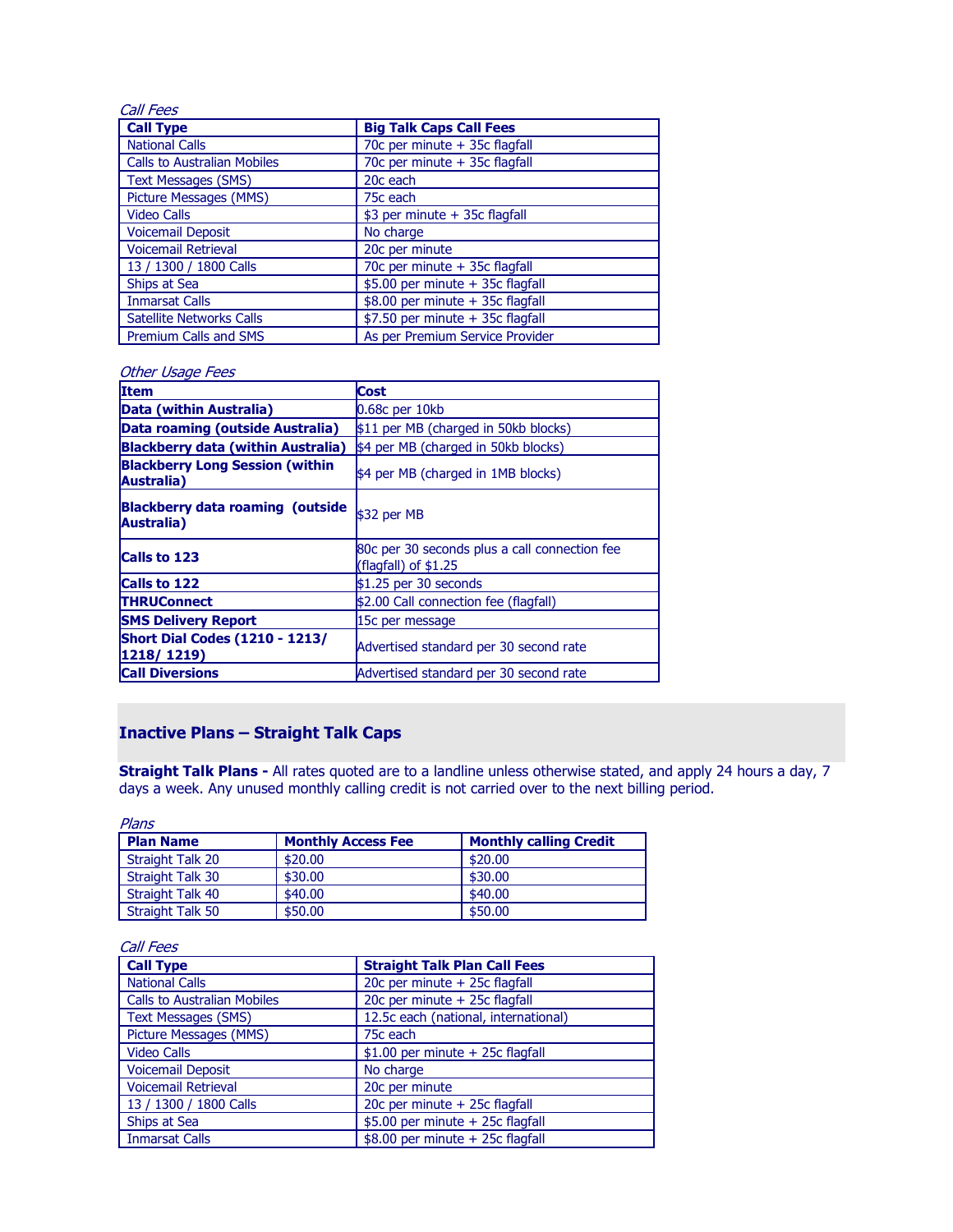| l Satellite Networks Calls | $\frac{1}{2}$ \$7.50 per minute + 25c flagfall |
|----------------------------|------------------------------------------------|
| Premium Calls and SMS      | As per Premium Service Provider                |

### Other Usage Fees

| Item                                                           | <b>Cost</b>                                                            |  |
|----------------------------------------------------------------|------------------------------------------------------------------------|--|
| Data (within Australia)                                        | 0.68c per 10kb                                                         |  |
| Data roaming (outside Australia)                               | \$11 per MB (charged in 50kb blocks)                                   |  |
| <b>Blackberry data (within Australia)</b>                      | \$4 per MB (charged in 50kb blocks)                                    |  |
| <b>Blackberry Long Session (within</b><br><b>Australia</b> )   | \$4 per MB (charged in 1MB blocks)                                     |  |
| <b>Blackberry data roaming (outside)</b><br><b>Australia</b> ) | \$32 per MB                                                            |  |
| <b>Calls to 123</b>                                            | 80c per 30 seconds plus a call connection fee<br>(flagfall) of $$1.25$ |  |
| <b>Calls to 122</b>                                            | $$1.25$ per 30 seconds                                                 |  |
| <b>THRUConnect</b>                                             | \$2.00 Call connection fee (flagfall)                                  |  |
| <b>SMS Delivery Report</b>                                     | 15c per message                                                        |  |
| <b>Short Dial Codes (1210 - 1213/</b><br>$ 1218/1219\rangle$   | Advertised standard per 30 second rate                                 |  |
| <b>Call Diversions</b>                                         | Advertised standard per 30 second rate                                 |  |

# Inactive Plans – Night Talk Caps

**Night Talk Plan -** All rates quoted are to a landline unless otherwise stated. Any monthly calling credit is not carried over to the next billing period.

Plans

| <b>Plan Name</b> | <b>Monthly Access Fee</b> | <b>Monthly Calling Credit</b> |
|------------------|---------------------------|-------------------------------|
| Night Talk 20    | \$20.00                   | \$20,00                       |
| Night Talk 30    | \$30.00                   | \$30.00                       |
| Night Talk 40    | \$40.00                   | \$40.00                       |
| Night Talk 50    | \$50.00                   | \$50.00                       |

Call Fees

| <b>Call Type</b>                   | <b>Night Talk Plan Call Fees</b>     |
|------------------------------------|--------------------------------------|
| <b>National Calls</b>              | 20c per minute + 15c flagfall        |
| <b>Calls to Australian Mobiles</b> | 20c per minute + 15c flagfall        |
| <b>Text Messages (SMS)</b>         | 12.5c each (national, international) |
| Picture Messages (MMS)             | 75c each                             |
| <b>Video Calls</b>                 | $$1.00$ per minute + 15c flagfall    |
| <b>Voicemail Deposit</b>           | No charge                            |
| <b>Voicemail Retrieval</b>         | 20c per minute                       |
| 13 / 1300 / 1800 Calls             | 20c per minute + 15c flagfall        |
| Ships at Sea                       | \$5.00 per minute + 15c flagfall     |
| <b>Inmarsat Calls</b>              | \$8.00 per minute + 15c flagfall     |
| <b>Satellite Networks Calls</b>    | $$7.50$ per minute + 15c flagfall    |
| <b>Premium Calls and SMS</b>       | As per Premium Service Provider      |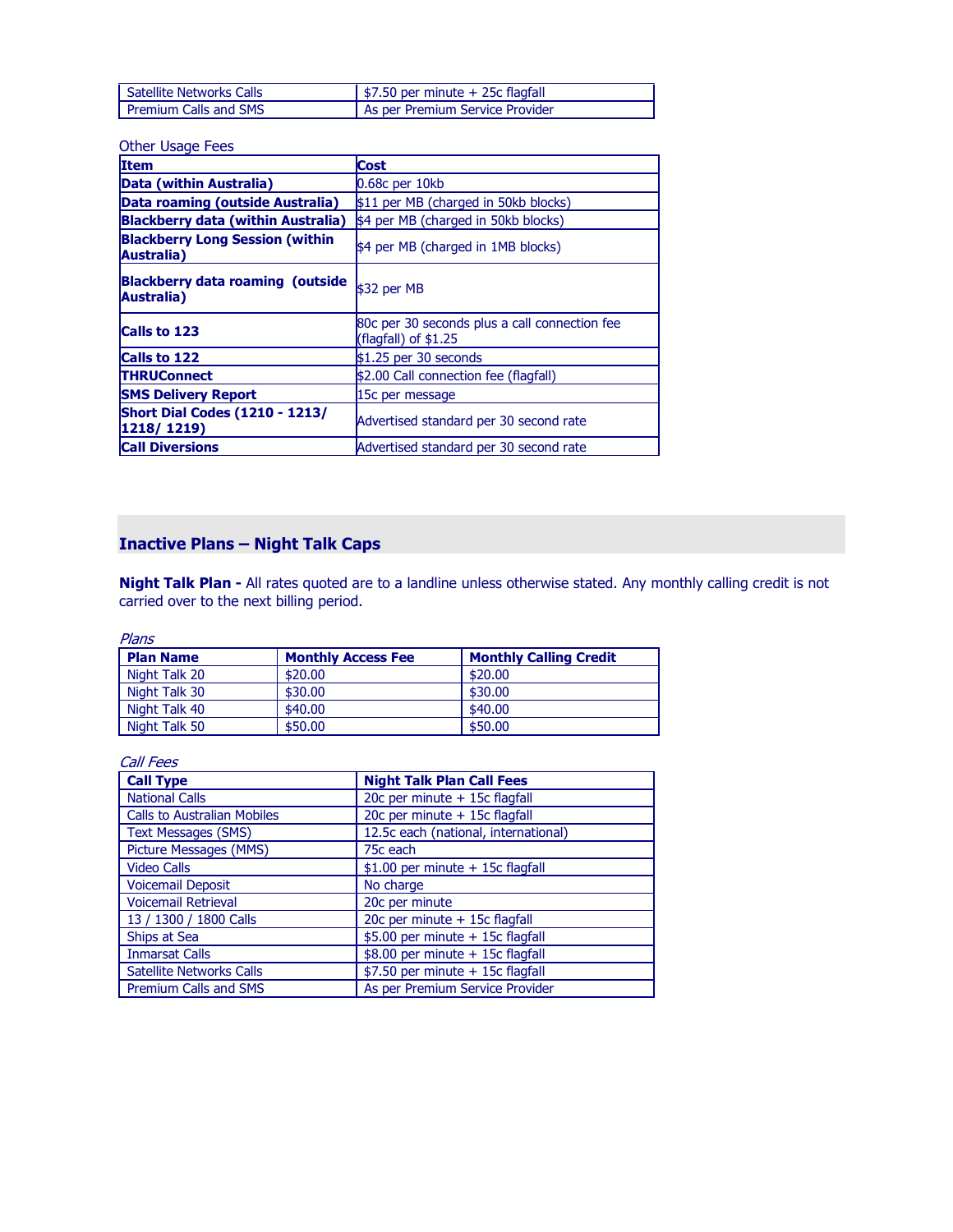| <b>Other Usage Fees</b>                               |                                                                        |  |  |
|-------------------------------------------------------|------------------------------------------------------------------------|--|--|
| <b>Item</b>                                           | <b>Cost</b>                                                            |  |  |
| Data (within Australia)                               | $0.68c$ per $10kb$                                                     |  |  |
| Data roaming (outside Australia)                      | \$11 per MB (charged in 50kb blocks)                                   |  |  |
| <b>Blackberry data (within Australia)</b>             | \$4 per MB (charged in 50kb blocks)                                    |  |  |
| <b>Blackberry Long Session (within</b><br>Australia)  | \$4 per MB (charged in 1MB blocks)                                     |  |  |
| <b>Blackberry data roaming (outside</b><br>Australia) | \$32 per MB                                                            |  |  |
| <b>Calls to 123</b>                                   | 80c per 30 seconds plus a call connection fee<br>(flagfall) of $$1.25$ |  |  |
| <b>Calls to 122</b>                                   | $$1.25$ per 30 seconds                                                 |  |  |
| <b>THRUConnect</b>                                    | \$2.00 Call connection fee (flagfall)                                  |  |  |
| <b>SMS Delivery Report</b>                            | 15c per message                                                        |  |  |
| <b>Short Dial Codes (1210 - 1213/</b><br>1218/1219)   | Advertised standard per 30 second rate                                 |  |  |
| <b>Call Diversions</b>                                | Advertised standard per 30 second rate                                 |  |  |

### Inactive Plans - MY Cap (\$5, \$15, \$25, \$45 and \$75 plans)

For any usage above your monthly calling credit on **ClubTelco** plans or caps, or for calls/services not included, you will be charged for these calls/services in arrears. Included calls do not include Blackberry data, roaming charges, premium services, or satellite calls. Mobile monthly access fees and included calls will be charged one month in advance, based on pro-rata for the first month from connection.

Unused monthly calling credit will not be carried over to the next billing cycle.

### Mobile Service Usage - Inactive My Cap Plans

You are wholly responsible for the security and use of your mobile telephone and indemnify us against all claims which may arise through your use of **ClubTelco's** service or through any unauthorised use of your service which may occur.

In the event that your use of a phone interferes with **ClubTelco's** services, you must do whatever we ask to avoid that interference.

### International Roaming – Inactive MY Cap Plans

You must obtain our express authorisation (which may be conditional on lodgement of a security deposit) to use your SIM card and service in countries other than Australia ("international roaming"). When roaming overseas you will be charged at different rates based on the geographical region (zone) you are roaming in at the time.

Calls will be charged at the advertised 'Zone' rates which are current as of 1 September 2009. These rates are published at www.clubtelco.com.

Calls are billed in 30 second increments and incur a call connection fee (flagfall) of 39c. Call charges will be rounded to the nearest cent. All charges for international roaming are GST free. Any international roaming charges will be charged in addition to your monthly calling credit.

International roaming services are subject to network availability and individual handset specifications, and may not be accessible in some countries. All international roaming rates are subject to change and may be modified or withdrawn by ClubTelco at any time without prior notice. For international roaming rates call 13 TELCO (13 83526).

#### Calling Rates – Inactive MY Cap Plans

All call rates listed are the per 30 second rate, unless otherwise specified. All calls are charged in 30 second increments and will be rounded up to the nearest cent. A call connection fee applies to all calls made on My Caps. The connection fee is 39c per call for international calls and 35c for all other calls.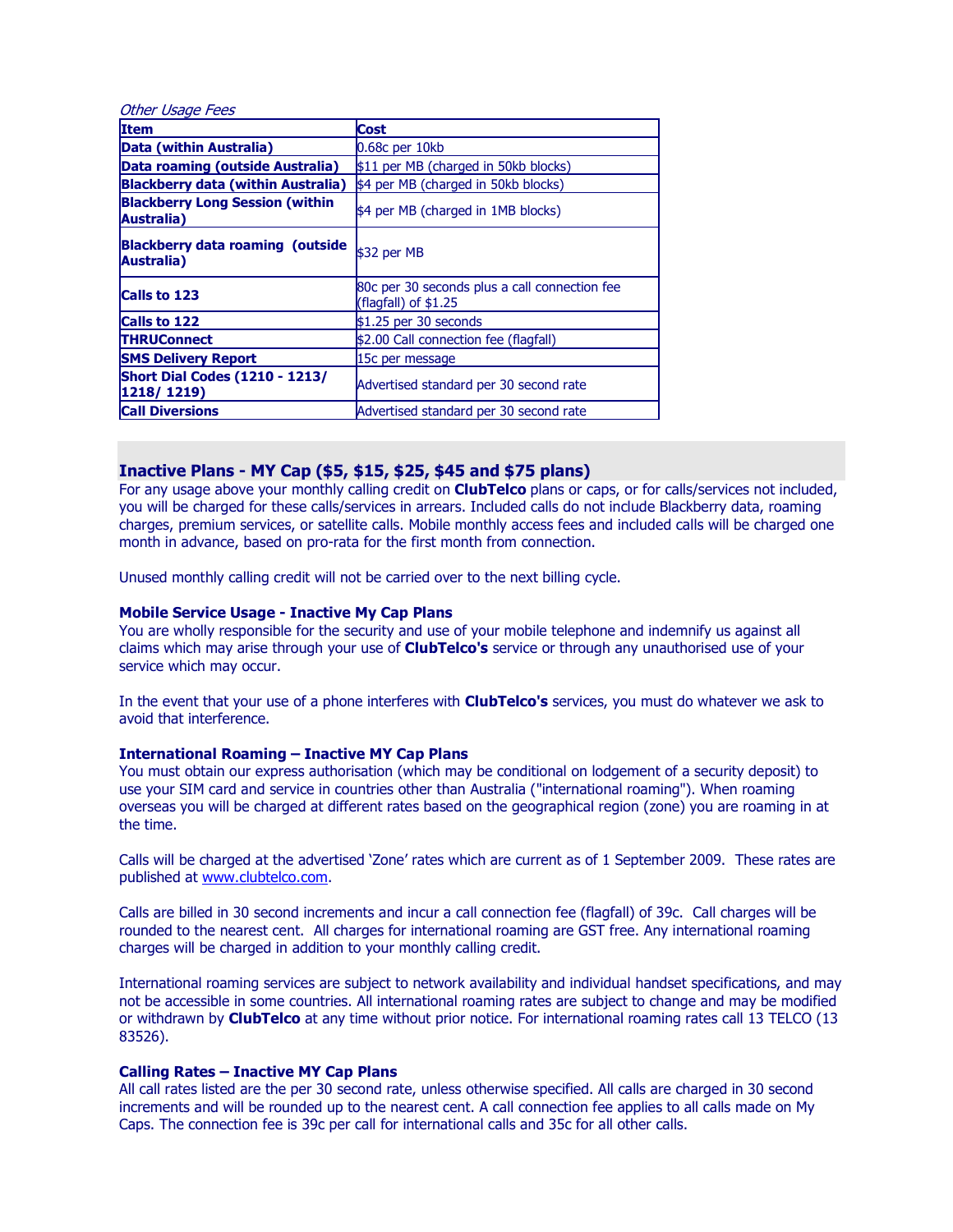Calls to 'special services' e.g. 1900, 0055 will be charged at the service provider's rate as advertised from time to time. Calls and services terminating in international destinations will incur a higher fee.

|                                                   | <b>MY \$5*</b><br>Cap                                         | <b>MY \$15</b><br>Cap | <b>MY \$25</b><br>Cap | <b>MY \$45</b><br>Cap | <b>MY \$75</b><br>Cap |
|---------------------------------------------------|---------------------------------------------------------------|-----------------------|-----------------------|-----------------------|-----------------------|
| <b>Monthly access</b><br>fee                      | \$5                                                           | \$15                  | \$25                  | \$45                  | \$75                  |
| <b>Monthly</b><br>included credit                 | \$5                                                           | \$50                  | \$125                 | \$300                 | \$550                 |
| <b>Included Data</b>                              | 5MB                                                           | <b>15MB</b>           | <b>25MB</b>           | <b>45MB</b>           | <b>75MB</b>           |
| Standard ^ Call<br>Rate per 30 secs               | 46с                                                           | 44с                   | 44c                   | 42 <sub>c</sub>       | 42 <sub>c</sub>       |
| <b>International</b><br><b>Call Rates</b>         | Please call ClubTelco Customer Service on 13 TELCO (13 83526) |                       |                       |                       |                       |
| <b>SMS</b>                                        | 25c per SMS                                                   |                       |                       |                       |                       |
| <b>MMS</b>                                        | <b>50c per MMS</b>                                            |                       |                       |                       |                       |
| <b>VMS</b>                                        | 90c per VMS                                                   |                       |                       |                       |                       |
| <b>Voicemail</b><br><b>Deposit</b>                | <b>Free</b>                                                   |                       |                       |                       |                       |
| <b>Voicemail</b><br><b>Retrieval</b>              | <b>Standard Call Rate</b>                                     |                       |                       |                       |                       |
| <b>Call connection</b><br>fee (all call<br>types) | 35c per call                                                  |                       |                       |                       |                       |
| <b>Video Calls per</b><br>30 secs                 | 60 <sub>c</sub>                                               |                       |                       |                       |                       |

\* Only available to existing ClubTelco customers with one or more postpaid services.

^ A Standard Call is a local call, national call or call to an Australian mobile and excludes calls to premium numbers and special services.

### Calls which may be made using your plan's monthly calling credit

- Standard calls (Local calls, National calls and calls to Australian mobiles)<br>• International Calls
- **International Calls**
- SMS (National & International)
- MMS (National & International)
- VMS (National & International)
- Video Calls (National & International)
- Voicemail Deposit
- Voicemail Retrieval
- Standard Call Diversions
- 13 & 18 numbers
- Included Data Amount (GPRS)

### Calls which are excluded from your plan's monthly calling credit (usage fees apply)

- Blackberry Data
- Premium Text
- Premium Numbers
- International Roaming
- Excess Data (i.e. Data you've used in excess of your included data)

### Mobile & Broadband Bundle Discount – Inactive MY Cap Plans

The 'Mobile & Broadband Bundle Discount' offer applied to customers who bundled an eligible Mobile plan with an eligible Broadband plan. Eligible customers receive a \$5 discount each month for the period of their broadband contract. To receive the discount both services must be active for your entire billing period for that month. This offer was available to customers who registered for both services between 24 April 2009 - 31 August 2009.

### Other Services – Inactive MY Cap Plans

Caller number display will be automatically activated on commencement of the services. If you do not want your number displayed, it is your responsibility to deactivate this functionality. To deactivate your call number display, call **ClubTelco** customer service on 13 TELCO (13 83526).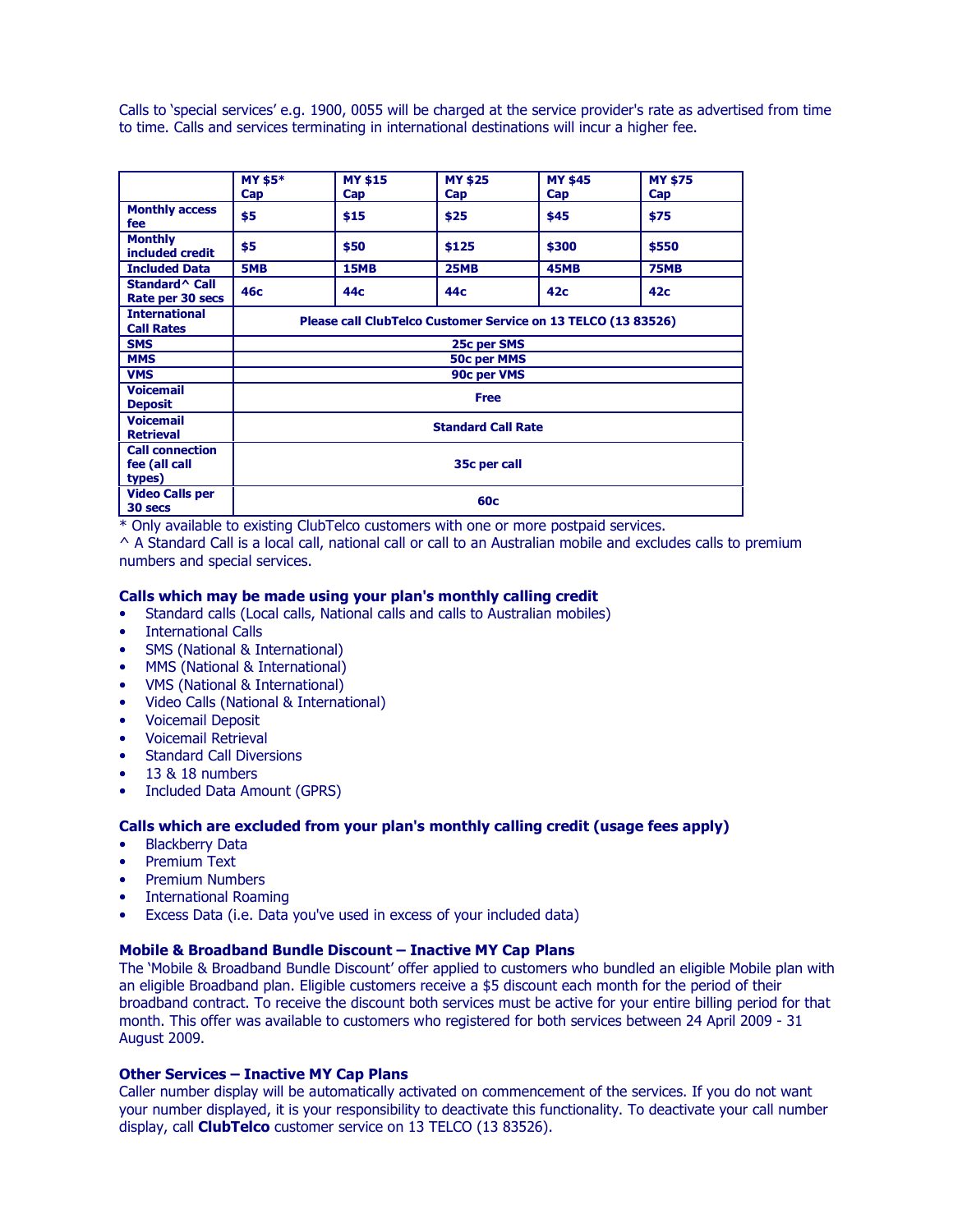| <b>Item</b>                                                           | <b>Cost</b>                                                           |  |
|-----------------------------------------------------------------------|-----------------------------------------------------------------------|--|
| Data (within Australia)                                               | \$1 per MB (charged in 50kb blocks)                                   |  |
| Data roaming (outside Australia)                                      | \$11 per MB (charged in 50kb blocks)                                  |  |
| <b>Blackberry data (within Australia)</b>                             | \$4 per MB (charged in 50kb blocks)                                   |  |
| <b>Blackberry Long Session (within</b><br><b>Australia</b> )          | \$4 per MB (charged in 1MB blocks)                                    |  |
| <b>Blackberry data roaming (outside</b><br><b>Australia</b> )         | $$32$ per MB                                                          |  |
| <b>Video Call (within Australia)</b>                                  | 60c per 30 seconds                                                    |  |
| <b>International Video Call (within Australia)</b> 60c per 30 seconds |                                                                       |  |
| <b>*SMS message (within Australia)</b>                                | 25c per message                                                       |  |
| <b>MMS message (within Australia)</b>                                 | 50c per message                                                       |  |
| <b>MMS video (within Australia)</b>                                   | 90c per video                                                         |  |
| <b>Calls to 123</b>                                                   | 80c per 30 seconds plus a call connection fee<br>(flagfall) of \$1.25 |  |
| <b>Calls to 122</b>                                                   | $$1.25$ per 30 seconds                                                |  |
| <b>THRUConnect</b>                                                    | \$2.00 Call connection fee (flagfall)                                 |  |
| <b>SMS Delivery Report</b>                                            | 15c per message                                                       |  |
| <b>Short Dial Codes (1210 - 1213/ 1218/</b><br>1219)                  | Advertised standard per 30 second rate                                |  |
| <b>Call Diversions</b>                                                | Advertised standard per 30 second rate                                |  |

\*The SMS rate is charged per message of up to160 characters.

### International Calling Rates

For international calling rates on these plans, call 13 TELCO (13 83526). Calls to Inmarsat are charged at \$8.00 per minute + 35c connection fee. Calls to Satellite Networks are charged at \$7.50 per minute + 35c connection fee.

### Inactive Free Connect & Flexi Caps

For any usage above the monthly calling credit on **ClubTelco** plans or caps, or for calls/services not included, you will be charged for these calls/services in arrears. Included calls do not include international calls or GPRS/WAP. Mobile monthly access fees and included calls will be charged one month in advance, based on prorata for the first month from connection.

Unused monthly calling credit will not be carried over to the next billing cycle.

### Mobile Service Usage - Inactive Free Connect & Flexi Caps

You are wholly responsible for the security and use of your mobile telephone and indemnify us against all claims which may arise through your use of ClubTelco's service or through any unauthorised use of your service which may occur.

In the event that your use of a phone interferes with **ClubTelco's** services, you must do whatever we ask to avoid that interference.

### International Roaming - Inactive Free Connect & Flexi Caps

You must obtain our express authorisation (which may be conditional on lodgement of a security deposit) to use your SIM card and service in countries other than Australia ("international roaming"). You will be charged a roaming fee for outgoing calls at a rate set by the operator in that country, and a forwarding charge for all incoming calls forwarded to the overseas carrier. We will pass these charges on to you via your monthly invoice. Any charges associated with international roaming will be charged in addition to your included calling value.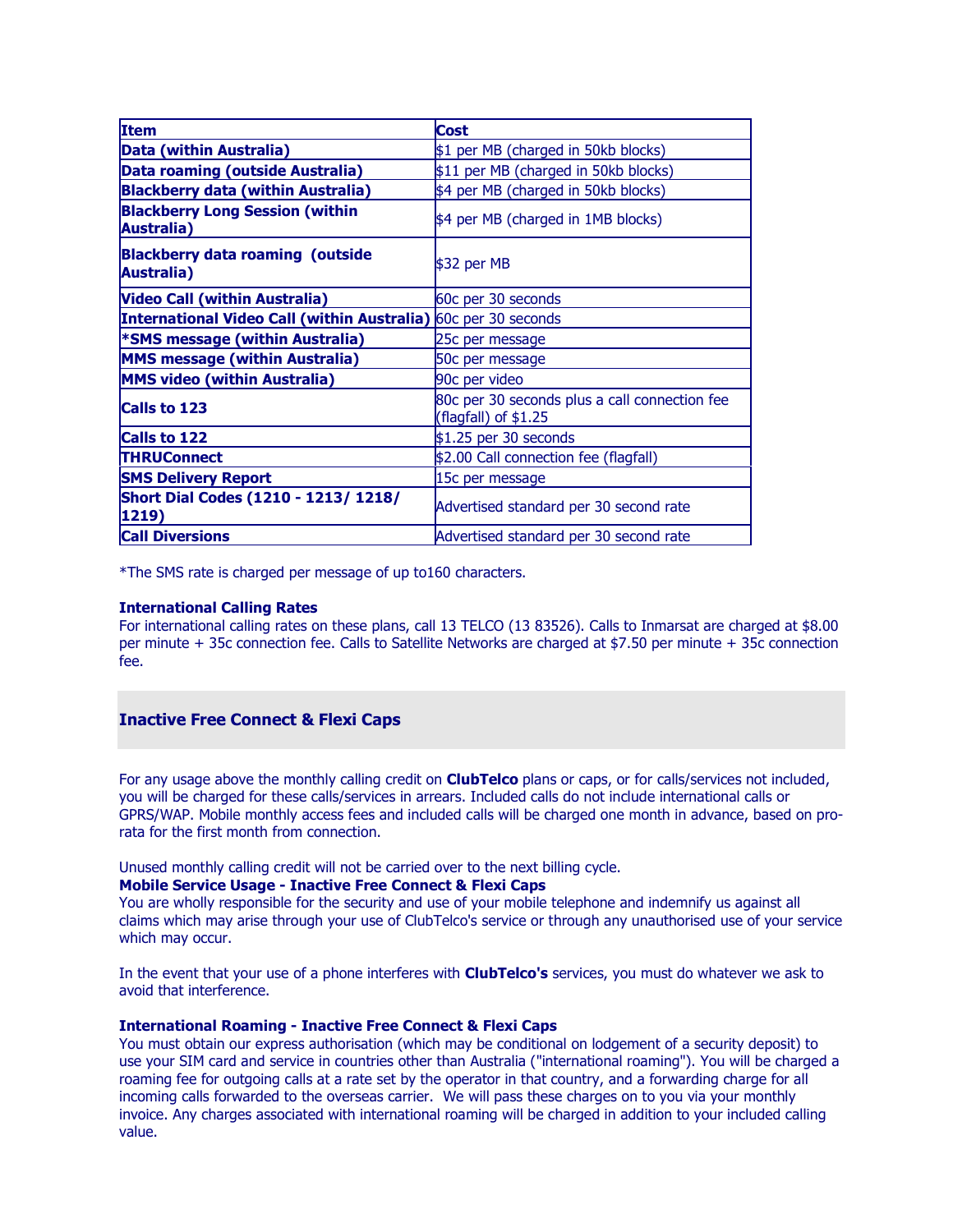For international roaming rates call 13 TELCO (13 83526).

### Calling Rates - Inactive Free Connect & Flexi Caps

All call rates listed are the per 30 second rate, unless otherwise specified. All calls are charged in 30 second increments and will be rounded up to the nearest cent. No call connection fee applies to calls made on Free Connect plans. A call connection fee of 30c applies to all calls made on Flexi Caps. Calls to 'special services' e.g. 1900, 0055 will be charged at higher rates as set by the service provider. Calls and services terminating in international destinations will incur a higher fee.

### Flexi Caps - Inactive Free Connect & Flexi Caps

A \$15 minimum monthly fee applies to these caps. If your usage on eligible calls and services is under \$15, you will be charged the minimum fee. For usage on included calls and services over \$15, you will be charged your full monthly Flexi Cap access fee and receive your full cap value. You will be charged for any calls made above and beyond your cap.

### Other Services - Inactive Free Connect & Flexi Caps

Caller number display will be automatically activated on commencement of the services. If you do not want your number displayed, it is your responsibility to deactivate this functionality. To deactivate your call number display, call **ClubTelco** customer service on 13 TELCO (13 83526).

| <b>Item</b>                                           | <b>Cost</b>                         |
|-------------------------------------------------------|-------------------------------------|
| <b>GPRS monthly fee</b>                               | \$0 a month (plus usage)            |
| <b>GPRS data (within Australia)</b>                   | 2.2c per Kb                         |
| <b>*Freeconnect SMS message</b><br>(within Australia) | 20c                                 |
| <b>*Flexi Caps SMS message</b><br>(within Australia)  | 25c                                 |
| <b>MMS</b> message (within<br>Australia)              | 75c per message                     |
| <b>MMS video (within Australia)</b>                   | $$1.25$ per video                   |
| <b>Call Forward</b>                                   | 5c per 30 sec                       |
| <b>Call Waiting</b>                                   | $no$ charge $-$ included in airtime |
| <b>Conference Call</b>                                | $\ln$ charge – included in airtime  |

\*SMS rates are charged per message of 160 characters.

Free Connect plans incur no flagfall fee, while Flexi Caps incur a 30c per call flagfall fee.

### International Calling Rates

For international calling rates on these plans, call 13 TELCO (13 83526). Free Connect calls to Inmarsat are charged at \$8.00 per minute. Free Connect calls to Satellite Networks are charged at \$7.50 per minute. Flexi Cap Calls to Inmarsat are charged at \$8.00 per minute + 30c connection fee. Flexi Cap calls to Satellite Networks are charged at \$7.50 per minute + 30c connection fee.

### Inactive goMobile and goCap Plans

For any usage above monthly calling credit on **ClubTelco** plans or caps, or for calls/services not included, you will be charged for these calls/services in arrears. Included calls do not include international calls or GPRS/WAP. Mobile monthly access fees and included calls will be charged one month in advance, based on pro-rata for the first month from connection. Unused monthly calling credit will not be carried over to the next billing cycle.

#### International Roaming - Inactive goMobile and goCap Plans

You must obtain our express authorisation (which may be conditional on lodgement of a security deposit) to use your SIM card and service in countries other than Australia ("international roaming"). You will be charged a roaming fee for outgoing calls at a rate set by the operator in that country, and a forwarding charge for all incoming calls forwarded to the overseas carrier.